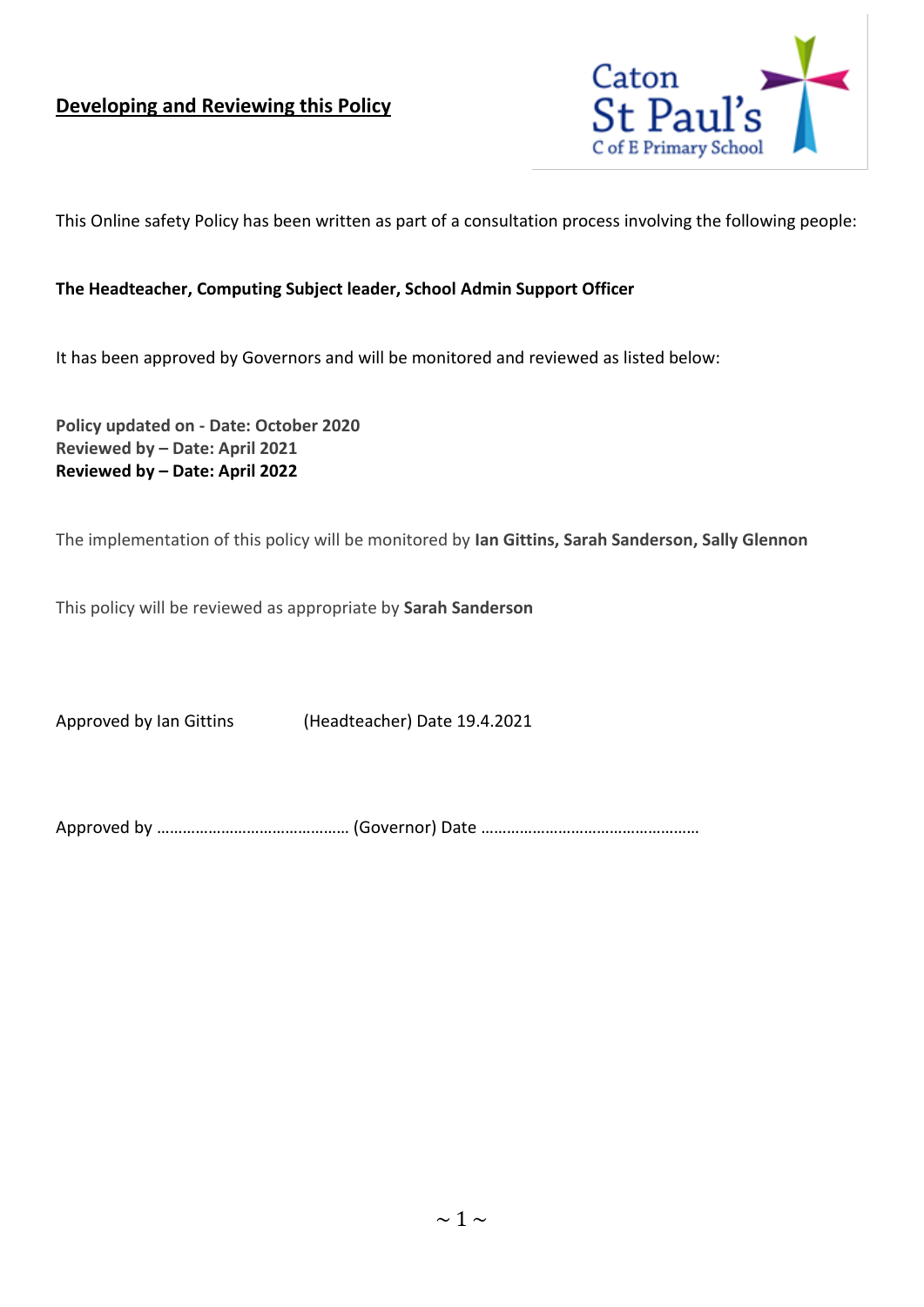## **Online safety Policy 2021 Caton St. Paul's Primary School**

#### **1. Introduction**

This policy appliesto all members of the school community (including staff, pupils, parents/carers, visitors and school community users).

Research has proven that use of technology brings enormous benefits to learning and teaching. However, as with many developments in the modern age, it also brings an element of risk. Whilst it is unrealistic to eliminate all risks associated with technology, the implementation of an effective Online safety Policy will help children to develop the skills and confidence to manage potential risks and considerably reduce their impact. Our Online safety Policy, as part of the wider safeguarding agenda, outlines how we will ensure our school community are prepared to deal with the safety challenges that the use of technology brings. The policy is organised in 4 main sections:

- Policies and Practices  $\overline{2}$
- $\Box$ Infrastructure and Technology
- $\Box$ Education and Training
- $\Box$ Standards and Inspection.

#### **2. Caton St. Paul's Vision for Online safety**

Our school strives to provide a diverse, balanced and relevant approach to the use of Technology, where children are encouraged to maximise the benefits and opportunities that technology has to offer. Everyone is equipped with the knowledge and skills to safeguard themselves online. This will include:

- **E** Learning about the safe use of new technologies.
- Recognising and managing potential risks associated online.
- Behave responsibly online.

#### **3.The role of the school's Online safety Champion**

#### **Our Online safety Champion is Miss Sarah Sanderson.**

#### **The roles of the Online safety Champion are as follows:**

- $\Box$ Having operational responsibility for ensuring the development, maintenance and review of the school's Online safety policy and associated documents, including Online safety agreements. This will be overseen by the Online safety champion, Miss Sarah Sanderson.
- **Ensuring that the policy is implemented and that compliance with the policy is actively monitored.**
- Ensuring all staff are aware of reporting procedures and requirements should an Online safety incident occur.
- Ensure the Online safety Incident log is appropriately maintained and regularly reviewed.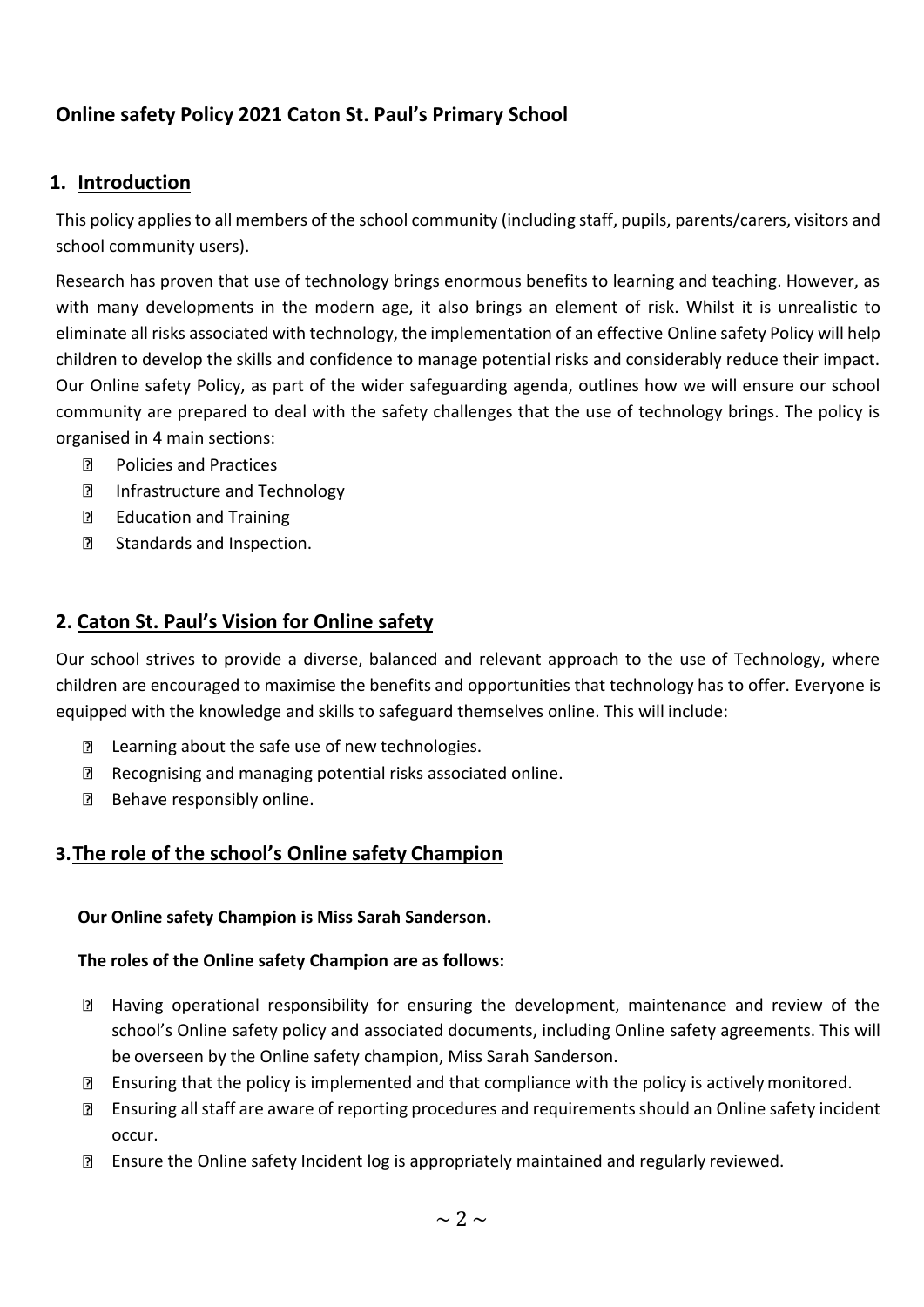- Keeping personally up-to-date with Online safety issues and guidance through liaison with the Local Authority Schools' ICT team and through advice given by national agencies such as the Child Exploitation and Online Protection Centre (CEOP).
- **D** Providing or arranging Online safety advice/training for staff, parents/carers and governors.
- Ensuring the Headteacher, SLT, staff, pupils and governors are updated as necessary.
- Liaising closely with the school's Designed Senior person / Child Protection Officer to ensure a coordinated approach across relevant safeguarding areas.

#### **4.Policies and practices**

This section of the Online safety Policy sets out the school's approach to Online safety along with the various procedures to be followed in the event of an incident. This Online safety policy should be read in conjunction with the following documentation:

- **B** Staff and Governors Online safety agreement.
- **Parent Online safety agreement.**
- **Pupil Online safety agreement.**
- **ICT Security Framework policy**
- **Behaviour Policy**
- **2** Whistle blowing policy

#### **4.1 Security and data management**

In line with the requirements of the General Data Protection Regulation (2018), sensitive or personal data is recorded, processed, transferred and made available for access in school. This data must be:

- Accurate
- Secure
- Fairly and lawfully processed
- Processed for limited purposes
- Processed in accordance with the data subject's rights
- Adequate, relevant and not excessive
- Kept no longer than is necessary (see privacy notice)
- Only transferred to others with adequate protection.
- All laptops/chromebooks are password protected.
- All children have class or individual passwords and are encouraged not to share it.

All data in the school is kept secure and staff informed of what they can or can't do with data through the Online safety Policy and statements in the Online safety agreements.

- **The school maps key information that is held.**
- **There is a named person, Mr Ian Gittins with responsibility for managing information.**
- Relevant staff know the location of data.
- All staff with access to personal data understands their legal responsibilities.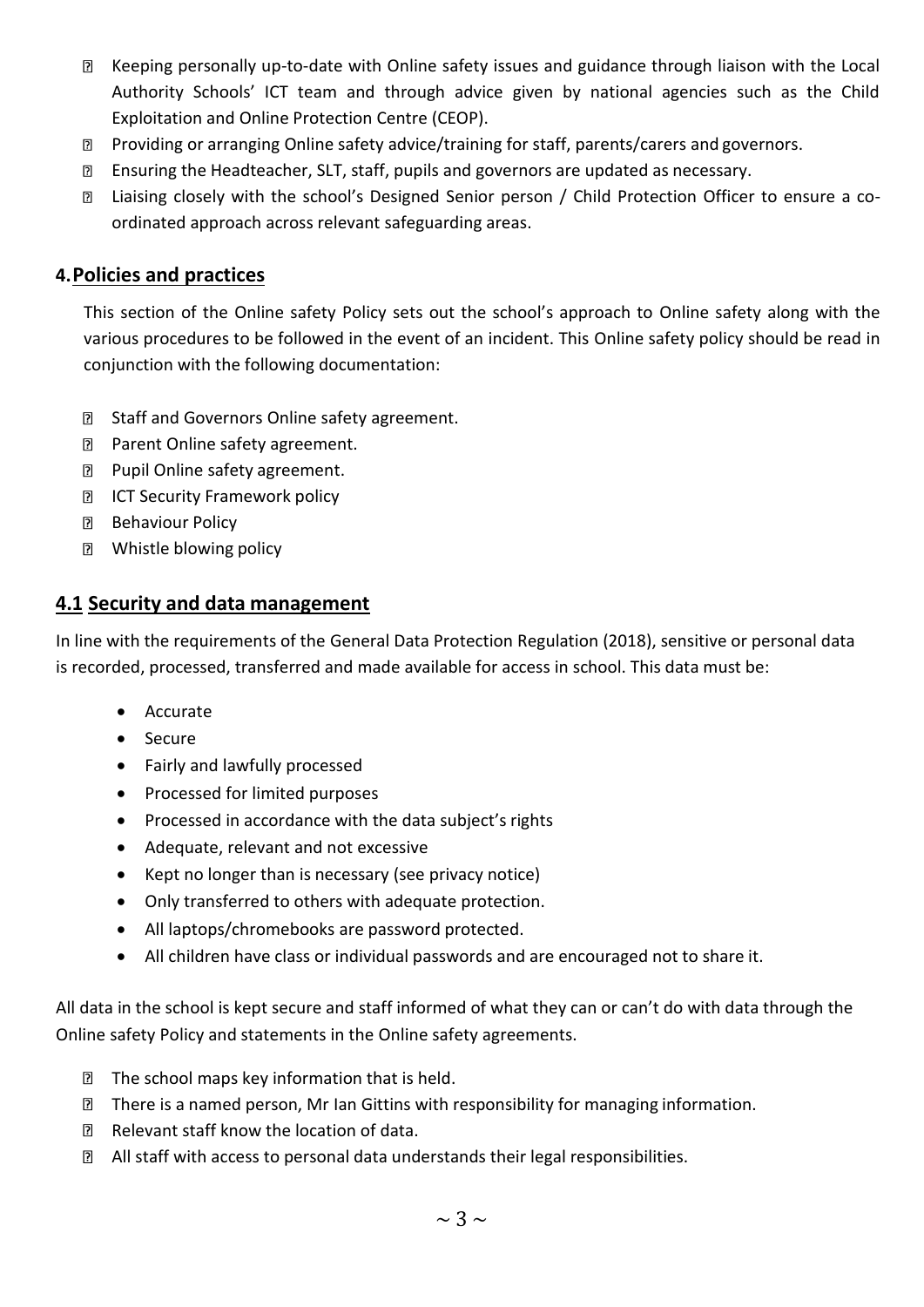- The school ensures that data is appropriately managed, both within and outside the school environment, through the use of secure emails.
- Staff are aware that they should only use approved means to access, store and dispose of confidential data. Pupil data is kept for 25 years and safely disposed of by the school's Data Protection Officer.
- **Personal devices, e.g. Smartphone, iPads may not be used to access data on the school system.**
- $\mathbb{R}$  Risk of data loss is minimised by having daily back up of the administration networks and weekly back up for the curriculum network.

#### **4.2 Use of mobile devices**

The use of mobile devices offers a range of opportunities to extend children's learning. Staff are aware that some mobile devices e.g. mobile phones, game consoles or net books can access unfiltered internet content. These devices are not to be used by pupils in school. Pupils are not allowed to bring mobile phones into school, unless deemed necessary for the purposes of a safe journey to or from school. If a phone is brought in by mistake or for the child's journey to and from school then pupils are asked to hand in the phone to the school office for safe keeping until the end of the day.

#### **4.3 Use of digital media**

Various forms of digital media offer substantial benefits to education but equally present schools with challenges particularly regarding posting or sharing media on the Internet, through mobile technologies and Social Network sites.

To ensure all users are informed and educated about the risks surrounding taking, using, sharing, publishing and distributing digital media, any images taken at school will only be used for school purposes e.g. website, brochure or display.

- At school photographs and video of pupils and staff are regarded as personal data in terms of GDPR (2018), and at school we seek written permission for their use from individuals and pupils' parents or carers.
- The school seeks consent from the pupils' parent/carer or member of staff who appears in the media or whose name is used.
- The parental/carer permission is obtained at the beginning of the academic year and is updated on a yearly basis. However parents have a right to change this during the academic year if deemed necessary.
- The school will not re-use any photographs or videos after staff and pupils have left the school without further consent being sought.
- Parents/carers, who have been invited to attend school events, are allowed to take videos and photographs. We ask the parents not to share these images on social media sites.
- All staff recognise and understands the risks associated with publishing images, particularly in relation to use of personal Social Network sites. It is forbidden for staff to post images or video of pupils taken at school, in any school activities, on any Social Network sites.
- The school ensures that photographs/videos are only taken using school equipment and only for school purposes.
- The school ensures that any photographs/videos are only accessible to the appropriate staff/pupils.
- Staff are not allowed to store digital content on personal equipment. Staff are not to use their own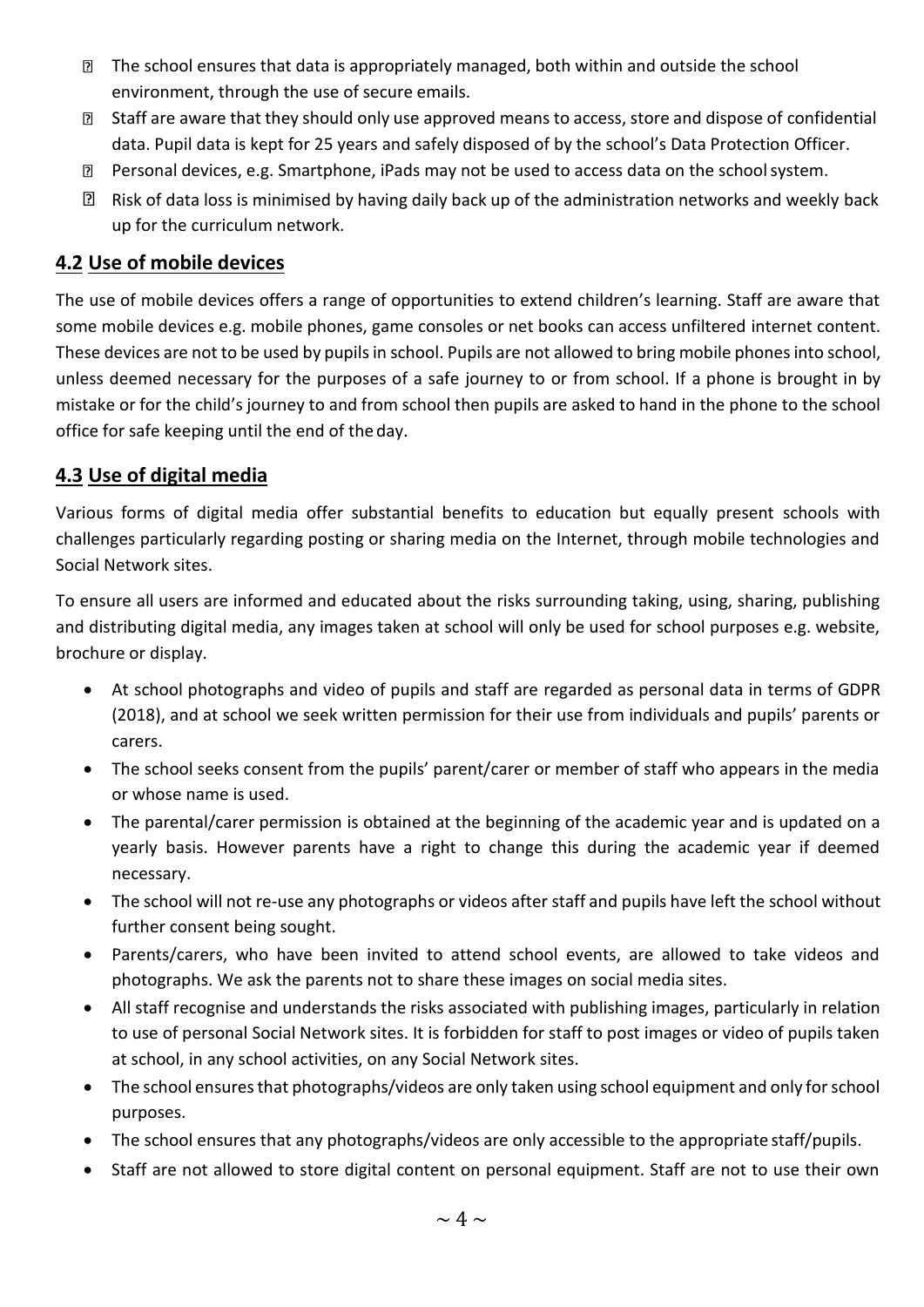cameras. If used, this will be recorded as a low-level concern.

- When taking photographs/video, staff ensures that subjects are appropriately dressed and not participating in activities that could be misinterpreted.
- Staff, parents/carers and pupils are made aware of the dangers of publishing images and videos of pupils or adults on Social Network sites or websites without consent of the personsinvolved.
- The guidelines for safe practice relating to the use of digital media, as outlined in the school's policy are monitored by the Online safety Champion, S.L.T and Governors on an annual basis.

#### **4.4 Communication technologies**

At Caton St. Paul's we use a variety of communication technologies and are aware of the benefits and associated risks.

#### **Email**

- All staff have access to the Lancashire Grid for learning service as the preferred school emailsystem.
- Only official email addresses are used between staff and with pupils/parents when personal and sensitive data is involved.
- All official emails must not be dealt with using personal equipment e.g. smart phones, iPads etc... All teaching staff are provided with a school laptop to access their email account out of hours.
- The Lancashire Grid for Learning filtering service reduces the amount of SPAM (Junk Mail) received on school email accounts. Any incidents of SPAM should be reported to the Westfield Centre.
- All users are aware of the risks of accessing content including SPAM, unsuitable materials and viruses from external email accounts, e.g. Hotmail or Gmail, in school.
- All users are aware that email is covered by GDPR (2018) and the Freedom of Information Act (2000), meaning that safe practice should be followed in respect of record keeping and security.
- All users are aware that all email communications may be monitored at any time in accordance with the Online safety agreement.
- Anything being sent by pupils must be authorised by a member of staff.
- All users must immediately report any email that makes them feel uncomfortable, is offensive, threatening or bullying in nature.
- Our school will include a standard disclaimer at the bottom of all outgoing emails (see below).
- Children are able to email using the Google Classroom online system: this only allows them to email each other, or staff members and no-one external to the organization.

#### *Example school e-mail disclaimer:*

This e-mail and any files transmitted within it may be confidential and are intended solely for the individual to whom it is addressed. Any views or opinions presented are those of the author and do not necessarily represent *Caton St. Paul's C of E Primary School. If you are not the intended recipient, you must not use, disseminate, forward, print or copy this e-mail or its contents. If you have received this e-mail in error, please contact the sender. Please note that e-mail may be monitored in accordance with both school policy and the Telecommunications (Lawful Business Practices) (Interception of Communications) Regulations 2000.*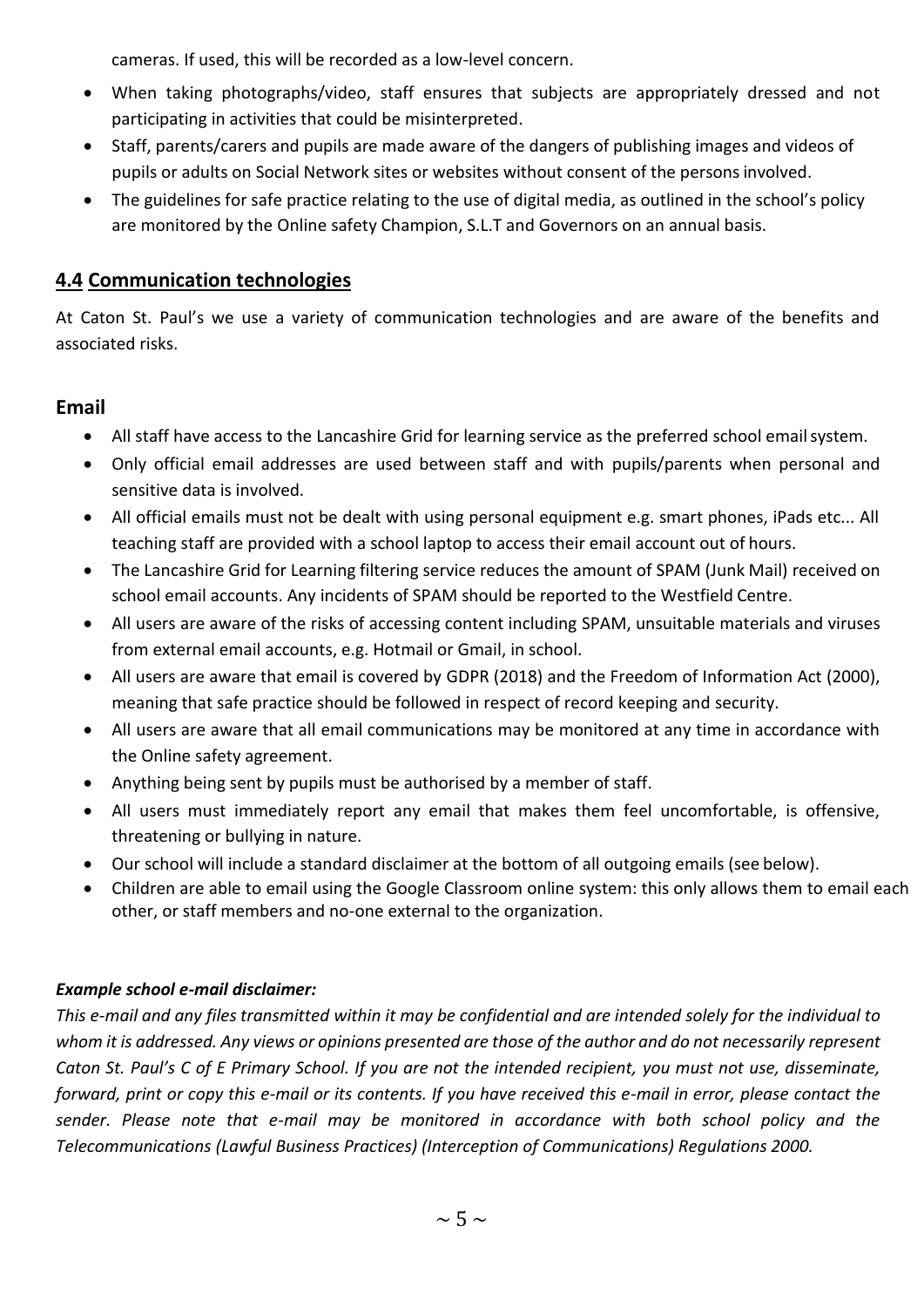#### **Social networks**

Social Network sites allow users to be part of a virtual community. Current popular examples of these are Facebook, Twitter, Tik Tok and Instagram. These sites provide users with simple tools to create a profile or page including basic information about the user, photographs, and possibly a blog or comments published by the user. As a user on a Social Network site, you may have access to view other user' content, send messages and leave comments. NB: Many Social Network sites have age restrictions for membership e.g. Facebook minimum age is 13 years old.

All staff are advised that:

- They must not give personal contact details to pupils. Caution should be used when giving personal contact details to parents including mobile phone telephone numbers, details of any blogs or personal websites.
- Adults must not communicate with pupils using any digital technology where the content of the communication maybe considered inappropriate or misinterpreted.
- If a social network site is used, details must not be shared with pupils and privacy settings be set at maximum.
- Pupils must not be added as friends on any Social Network site. (See social networking sites and social media policy)
- Adults are aware of the age restrictions for Social Networking sites and have a duty of care to report any known user that is under the minimum age. (See whistleblowing policy)

**Remember: whatever means of communication you use you should always conduct yourself in a**  professional manner. If content is made available on the web it is available for everyone to see and remains **there forever.**

#### **Mobile phones**

- Mobile phones may be used by staff and visitors at appropriate times and only to be used in the staffroom during school hours. Staff and visitors are allowed to use mobile phones in classrooms, out of hours, when pupils are not present. It is expected that staff and visitorsturn their mobile phones on silent during curriculum time. However, in exceptional circumstances prior arrangements can be made with the Headteacher. (See mobile phone policy)
- School has a designated mobile phone for use for school activities e.g. school trips. This is also used for contact for the After School Care.
- It is acceptable to use personal mobile phones for school activities or in an emergency by prior arrangement by the Headteacher.
- It is not acceptable to use personal mobile phones to support lessons without prior arrangements from the Headteacher.

#### **Instant messaging**

Instant Messaging, e.g. WhatsApp, Snapchat, Facebook Messenger, is blocked as default by the school filtering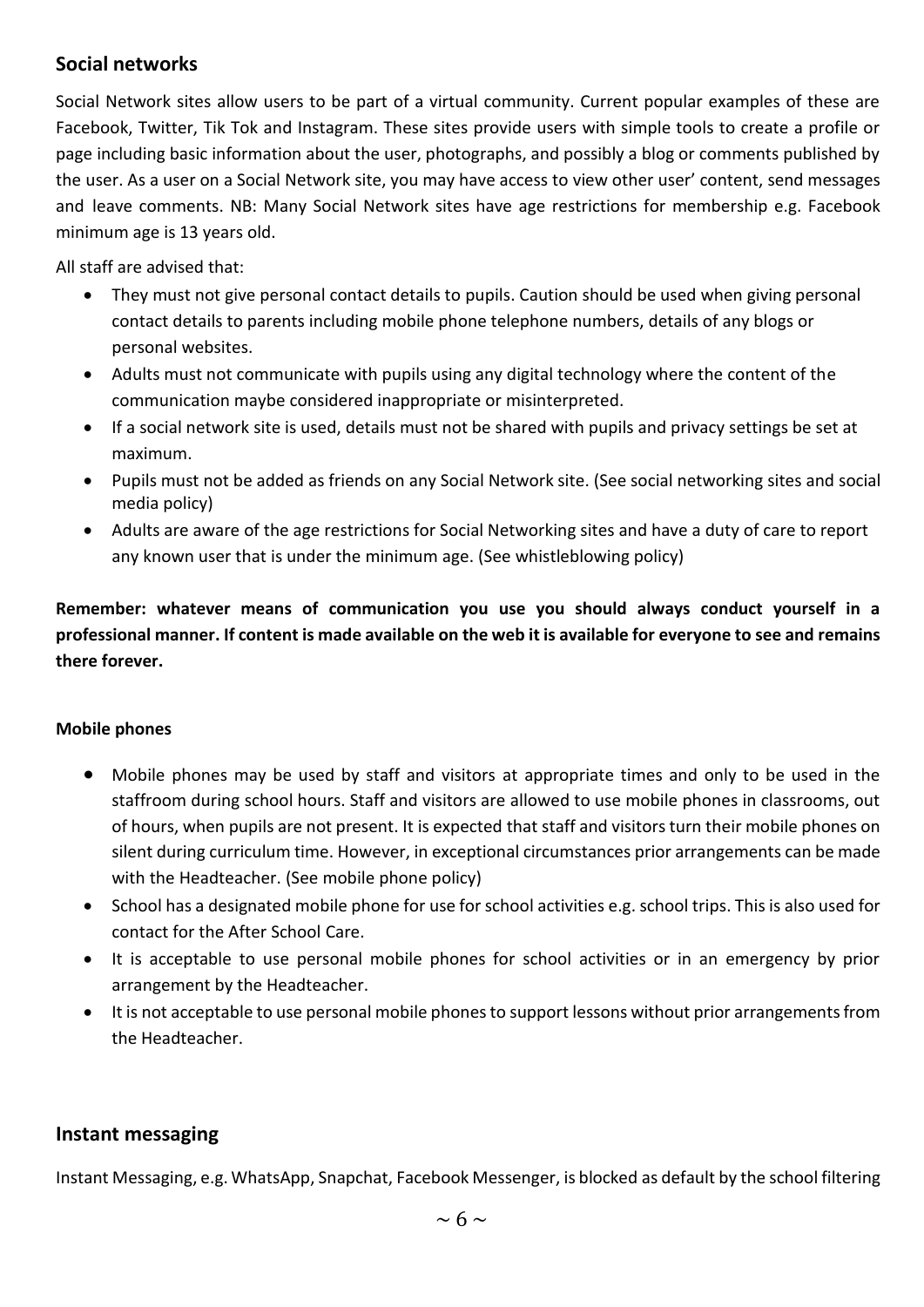service. If staff wish to use any of these services, either themselves or with pupils, they must apply to the Headteacher for permission. The Headteacher will assess the risk of viewing inappropriate images/making unsuitable contacts in relation to the planned activity before permission is given to access these services. The secure messaging, forum or chat systems within the school's VLE- Google Classroom- will be the preferred way of using instant messaging when appropriate.

## **Web sites and other online publication**

#### **(Including podcasts, videos, 'Making the News' and blogs)**

A school website and other online publications e.g. podcasts or blogs, provide an effective way to communicate information. The following statements are what ourschool deems acceptable and unacceptable use of web sites and other online publication:

- Staff or pupil personal contact information will not be published. The contact details given online will be the school office.
- The Headteacher will take overall editorial responsibility and ensure that content is accurate and appropriate.
- The nominated governor has editorial responsibilities and is responsible for ensuring that content is accurate and appropriate.
- Procedure outlined in section 4.3 (Use of digital media) of this policy will be implemented in the publication of pupil's images, video and work on the school website.
- Photographs that include pupils will be selected carefully so that individual pupils cannot be identified or their image misused. Group photographs will be used in preference to than full-face photos of individual children.
- Pupils full names will not be used anywhere on the school website or other on-line space, particularly in association with photographs.
- Written permission from parents or carers will be obtained before photographs of pupils are published.
- Work can only be published with the permission of the pupil and parents/carers.
- Parents will be clearly informed of the school policy on image taking and publishing, both on school and independent electronic repositories.
- The school website will be used to communicate Online safety messages to parents/carers, to provide guidance on the use of digital media.
- Staff and governors are aware what information is appropriate to publish and what information is not appropriate to publish on the school's website.
- The school's website may be edited by nominated staff and a nominated Governor only. Pupils may not edit the website.
- Staff and governors are aware that they may not publish content which is subject to copyright / personal intellectual copyright restrictions.
- Downloadable materials will be in read-only format (e.g. PDF) to prevent content being manipulated and potentially re-distributed without the school's consent.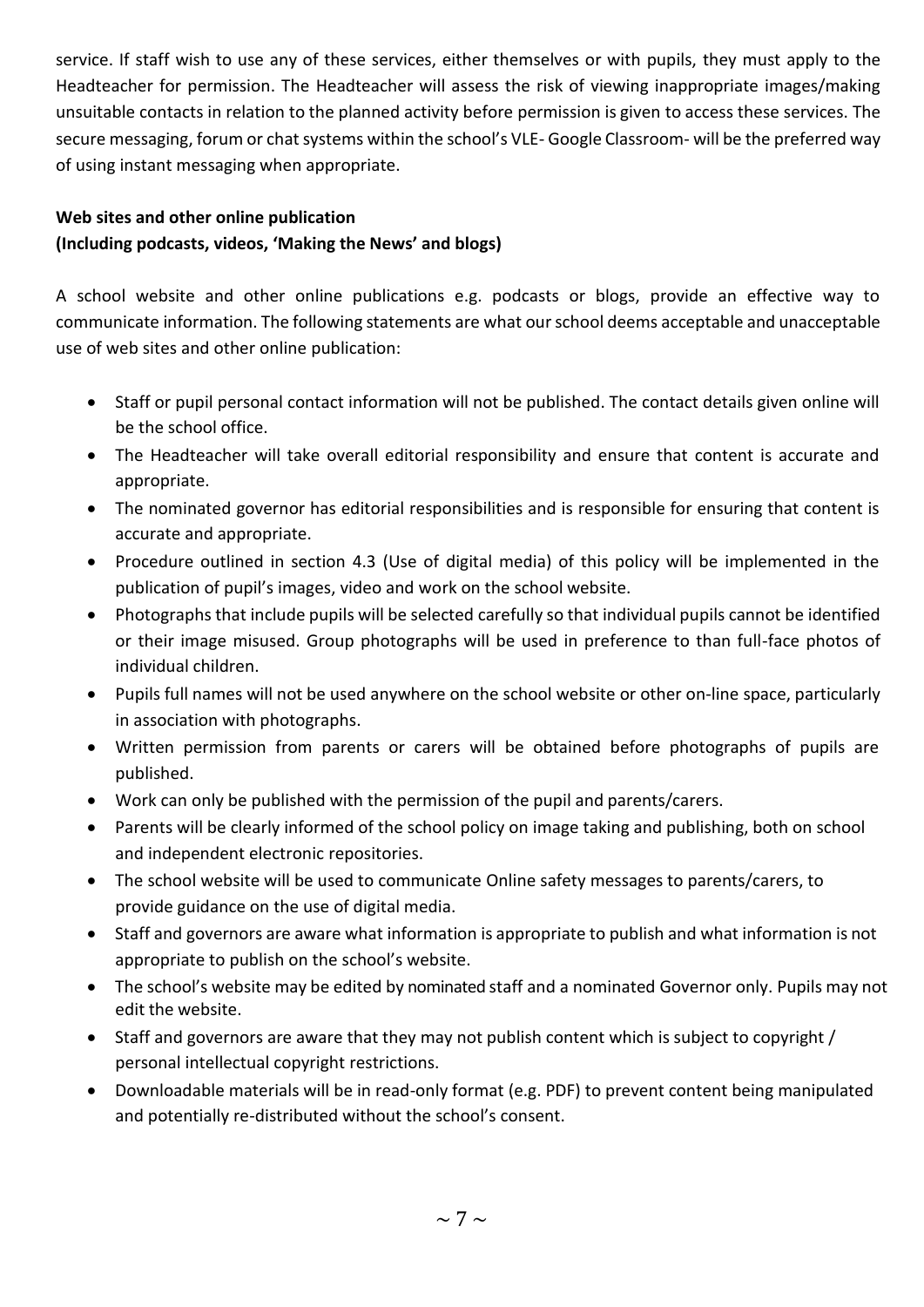#### **Video conferencing**

- Parents will be asked for permission before pupils take part in video conferencing sessions.
- Approval by the Headteacher must be obtained in advance of the video conference taking place. All sessions will be logged including the date, time and the name of the external organisation/person(s) taking part.
- Pupils using video conferencing equipment should be supervised at alltimes.
- All staff supervising video conferencing equipment should know the procedures to follow if they are unhappy with the content of a VC session e.g. how to 'hang up' the call.
- Staff understands that copyright, privacy and Intellectual Property Rights (IPR) legislation will be breached if images, video or sound are recorded without permission.
- Video conferencing will be used to keep in contact with children in the event of a bubble closure, or full lockdown. Staff, children and parents will be made aware of the expectations for ensuring online video conferencing is safe and successful. Zoom and Google Meets will be used for video conferencing.

#### **Others**

The School will adapt/update the Online safety policy in light of emerging new technologies and any issues or risks associated with these technologies e.g. Bluetooth and Infrared communication.

#### **4.5 Acceptable Use Policy (AUP)**

#### **At Caton St. Paul's the Acceptable Use Policy (AUP) is known as the Online safety agreement**.

Our Online safety agreement isintended to ensure that all users oftechnology within school will be responsible and stay safe. It ensures that all users are protected from potential risk in their everyday use of ICT for educational, personal and recreational purposes.

Online safety agreements (Appendix 1,2,3 ) are used for Staff and Governors, Visitors and Supply Teachers and pupils must be signed and adhered to by users before access to technology is allowed. This agreement is as a partnership between parents/carers, pupils and the school to ensure that users are kept safe when using technology. A list of children who, for whatever reason, are not allowed to access technology is kept in school. It is the responsibility of the Online safety champion to make this information available to all staff.

Our school Online safety agreements aim to:

- Be understood by each individual user and relevant to their setting and purpose.
- Be regularly reviewed and updated.
- Be regularly communicated to all users, particularly when changes are made to the Online safety Policy/Online safety agreements.
- Outline acceptable and unacceptable behaviour when using technologies, for example:
	- o Cyberbullying
	- o inappropriate use of email, communication technologies and Social Network sites and any online content
	- o Acceptable behaviour when using school equipment /accessing the school network.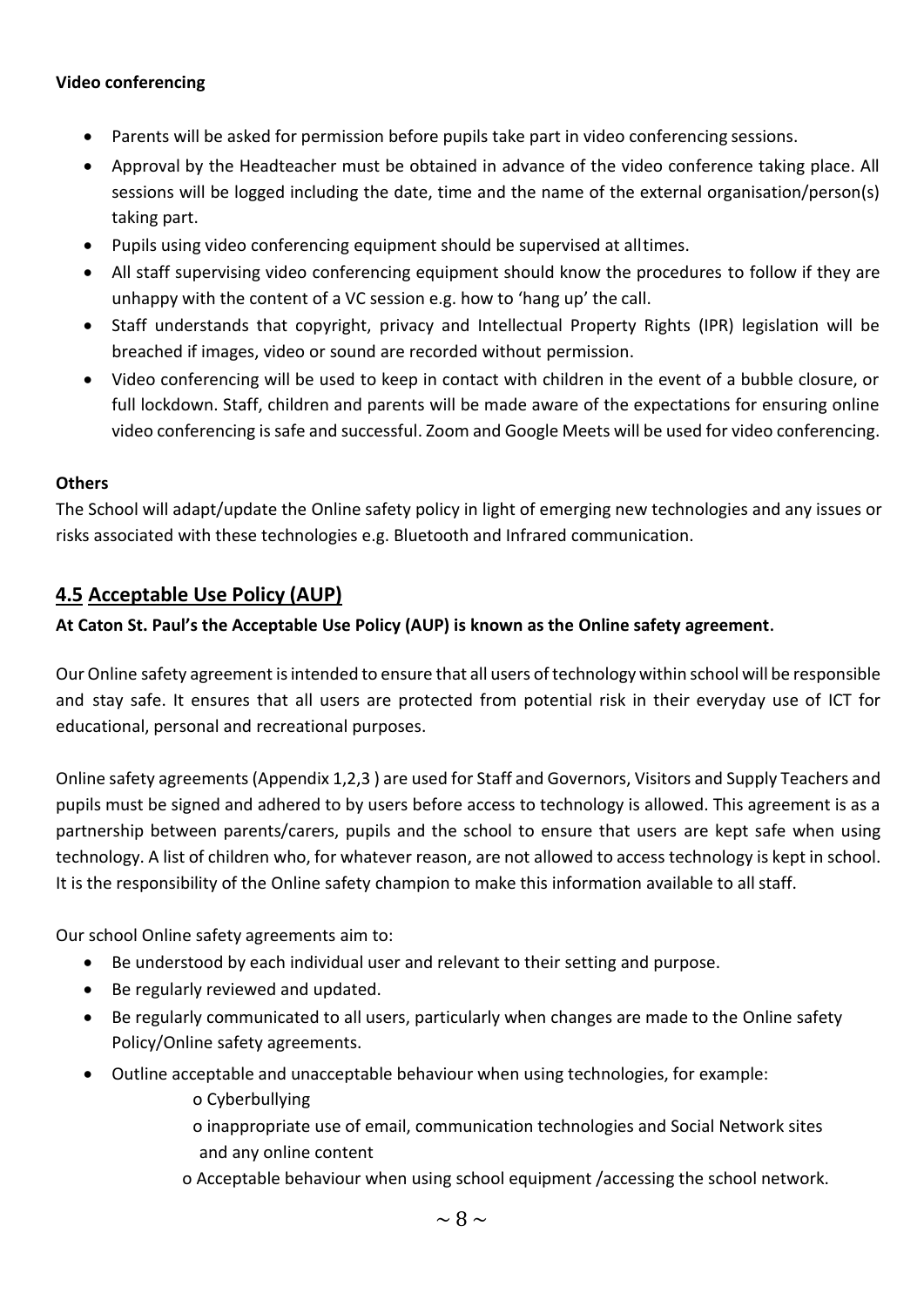- Outline the ways in which users are protected when using technologies e.g. passwords, virus protection and filtering.
- Provide advice for users on how to report any failings in technical safeguards.
- Clearly define how monitoring of network activity and online communications will take place and how this will be enforced.
- Outline sanctions for unacceptable use and make all users aware of the sanctions (linked to our Behaviour Policy).
- Stress the importance of Online safety education and its practical implementation.
- Highlight the importance of parents/carers reading and discussing the content of the Online safety agreement with their child.

#### **4.6 Dealing with incidents**

At Caton St Paul's an incident log is completed to record and monitor offences. All incidents must be reported to the Online safety Champion. This is audited on a regular basis by the Online safety champion and Headteacher.

#### **Illegal offences**

Any suspected illegal material or activity must be brought to the immediate attention of the Headteacher who must refer this to external authorities, e.g. Police, CEOP, Internet Watch Foundation (IWF). *Never personally investigate, interfere with or share evidence as you may inadvertently be committing an illegal offence.* It is essential that correct procedures are followed when preserving evidence to protect those investigating the incident.

Potential illegal content must always be reported to the Internet Watch Foundation (http://www.iwf.org.uk). Examples of illegal offences are:

- 1. Accessing child sexual abuse images
- 2. Accessing non-photographic child sexual abuse images
- 3. Accessing criminally obscene adult content
- 4. Incitement to racial hatred

More details regarding these categories can be found on the IWF website; [http://www.iwf.org.uk](http://www.iwf.org.uk/)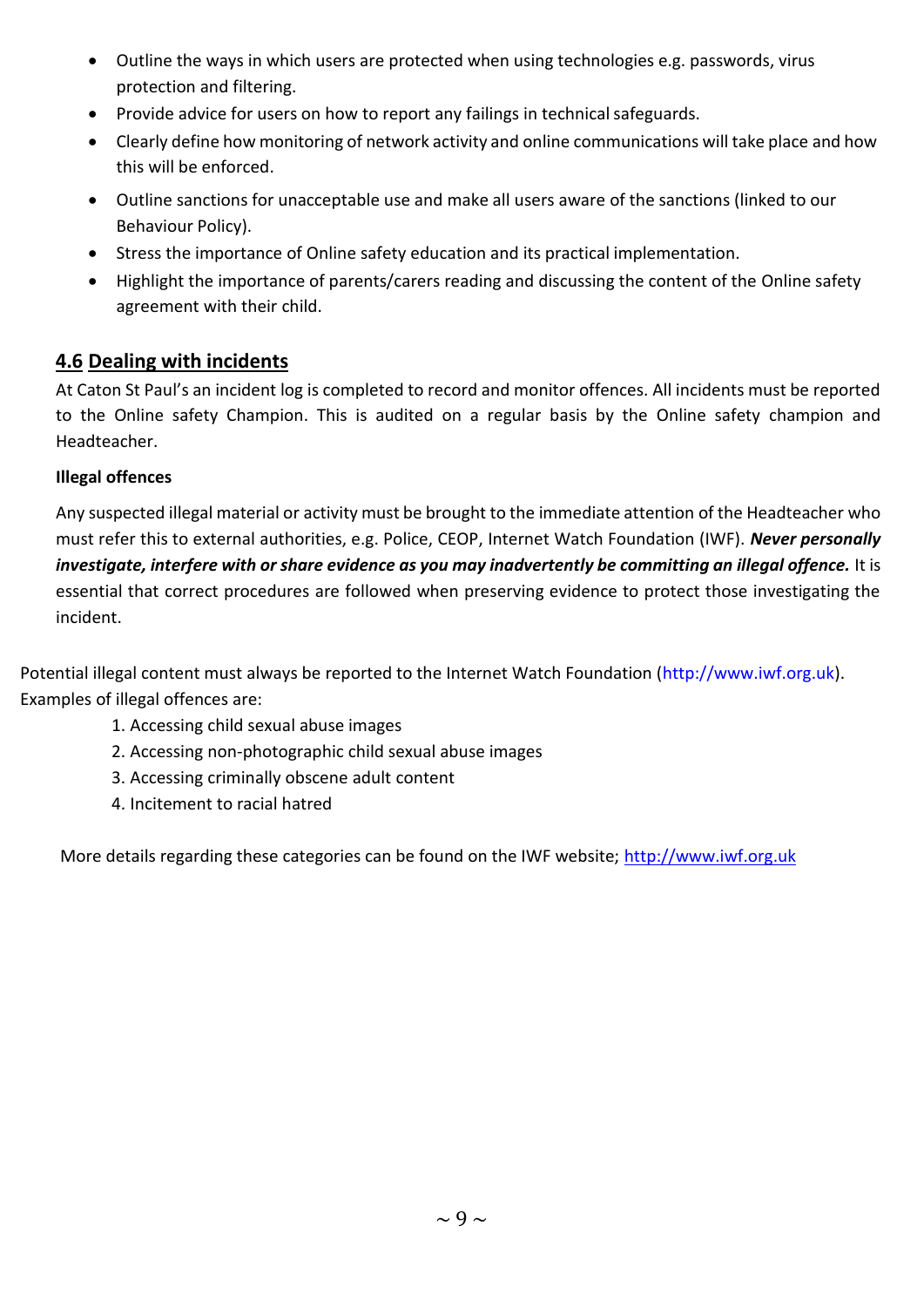#### **Inappropriate use**

It is more likely that at school we will need to deal with incidents that involve inappropriate rather than illegal misuse. It is important that any incidents are dealt with quickly and proportionate to the offence. The school will decide what constitutes inappropriate use and the sanctions to be applied. Some examples of inappropriate incidents are listed below with suggested sanctions.

| Incident                                                                                                                | Procedure and sanctions                                                                                                                                                                                                                                                                                                                                                                 |  |
|-------------------------------------------------------------------------------------------------------------------------|-----------------------------------------------------------------------------------------------------------------------------------------------------------------------------------------------------------------------------------------------------------------------------------------------------------------------------------------------------------------------------------------|--|
| Accidental<br>to<br>access<br>inappropriate materials.                                                                  | Minimise the webpage / turn the monitor off / turn the iPad off<br>$\bullet$<br>Tell a trusted adult.<br>$\bullet$<br>Staff enter the details into the incident log and report to LGFL filtering<br>$\bullet$<br>services if necessary.<br>Persistent 'accidental' offenders may need further disciplinary action.<br>$\bullet$                                                         |  |
| Using other people's logins<br>and passwords maliciously.<br>Deliberate<br>searching<br>for<br>inappropriate materials. | Inform Online safety champion.<br>$\bullet$<br>Enter the details in the incident log.<br>$\bullet$<br>Additional awareness raising of Online safety issues and the Online<br>safety agreement with individual pupil / class.<br>More serious or persistent offences may result in further disciplinary<br>action in line with Behaviour Policy.<br>Consider parent / carer involvement. |  |
| <b>Bringing</b><br>inappropriate<br>electronic files from home.<br>Using chat and forums in an<br>inappropriate way.    |                                                                                                                                                                                                                                                                                                                                                                                         |  |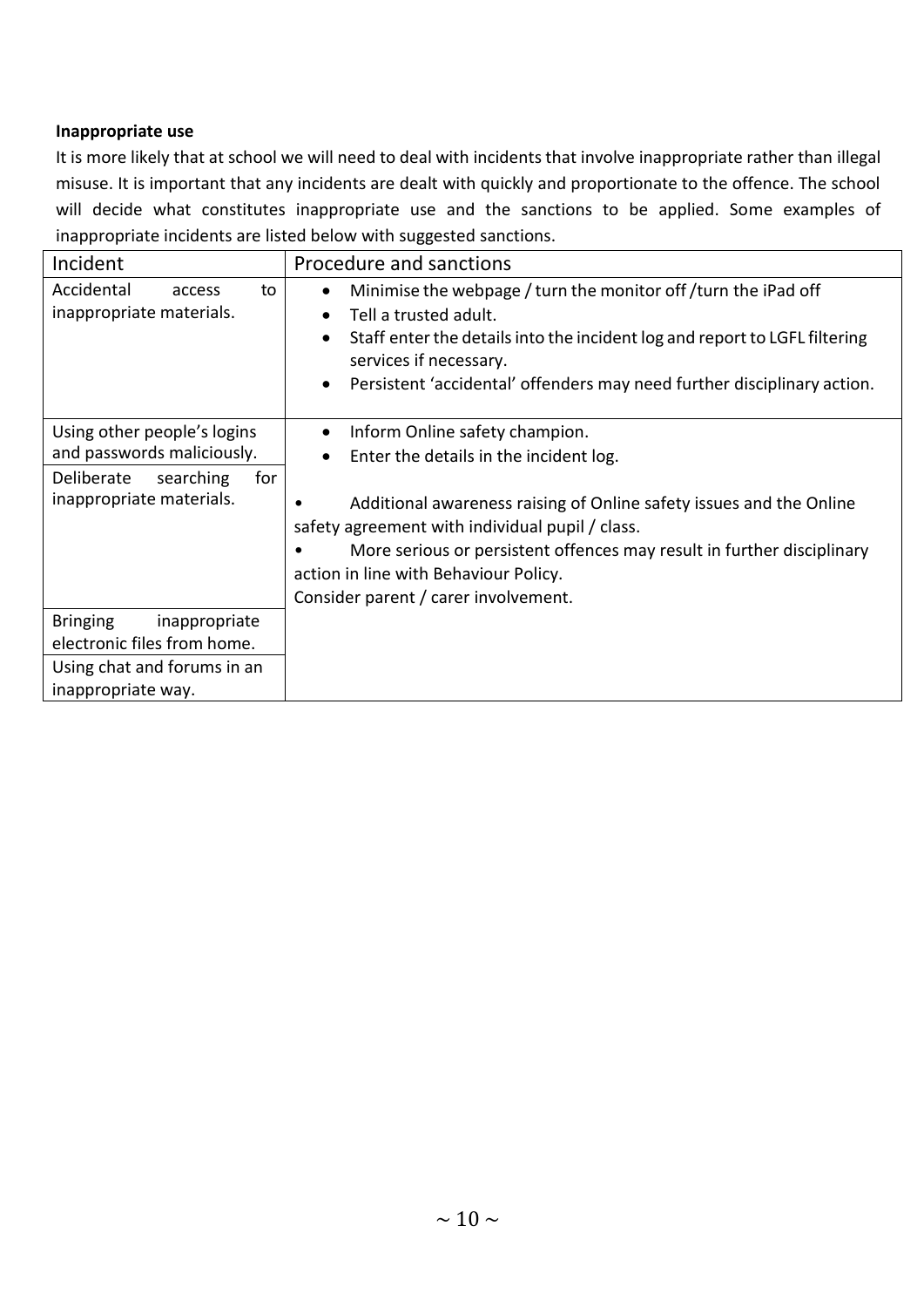- Online safety incidents will be reported to the Online safety champion who will record the incidents into the Online safety Incident log (electronically). The Online safety champion will report all incidents to the Headteacher to discuss appropriate actions to be taken.
	- All staff are aware of the different types of Online safety incidents and how to respond appropriately.
	- All pupils are informed of procedures through discussions from members of staff.
	- Incidents are monitored by the Online safety champion and Headteacher on a regular basis.
	- The Headteacher will decide on which point that parents or carers are informed.
	- The procedures are in place to protect staff and escalate a suspected incident / allegation involving a staff member

#### **5. Infrastructure and technology**

At Caton St. Paul's Primary School we ensure that the infrastructure/network is as safe and secure as possible. We subscribe to the Lancashire Grid for Learning/Lightspeed filter where internet content filtering is provided by default. It is important to note that the filtering service offers a high level of protection but occasionally unsuitable content may get past the filter service. Sophos Anti-Virus software is included in the school's subscription, but this needs to be installed on computers in school and then configured to receive regular updates.

We offer the following guidance regarding security:

#### **Pupil access**

• All pupils are supervised by staff when accessing school equipment and online materials

#### **Passwords**

- All staff are aware of the guidelines in the Lancashire ICT Security Framework for Schools. This is available at [www.lancsngfl.ac.uk/Online safety](http://www.lancsngfl.ac.uk/esafety) website.
- All users of the school network have a secure username and password. All pupils have a class username and password whilst all staff have individual usernames and passwords.
- The administrator password for the school network is available to the Headteacher and is kept in a secure place. This is also known by the school IT technician, Richard Prescott and his firm, TechHub.
- Staff and pupils are reminded of the importance of keeping passwords secure.
- All users of the school network are reminded to change their password on a regular basis.

#### **Software/hardware**

- The school has legal ownership of all software.
- The school has an up to date record of appropriate licences for all software and the Bursar and IT technician are responsible for maintaining this.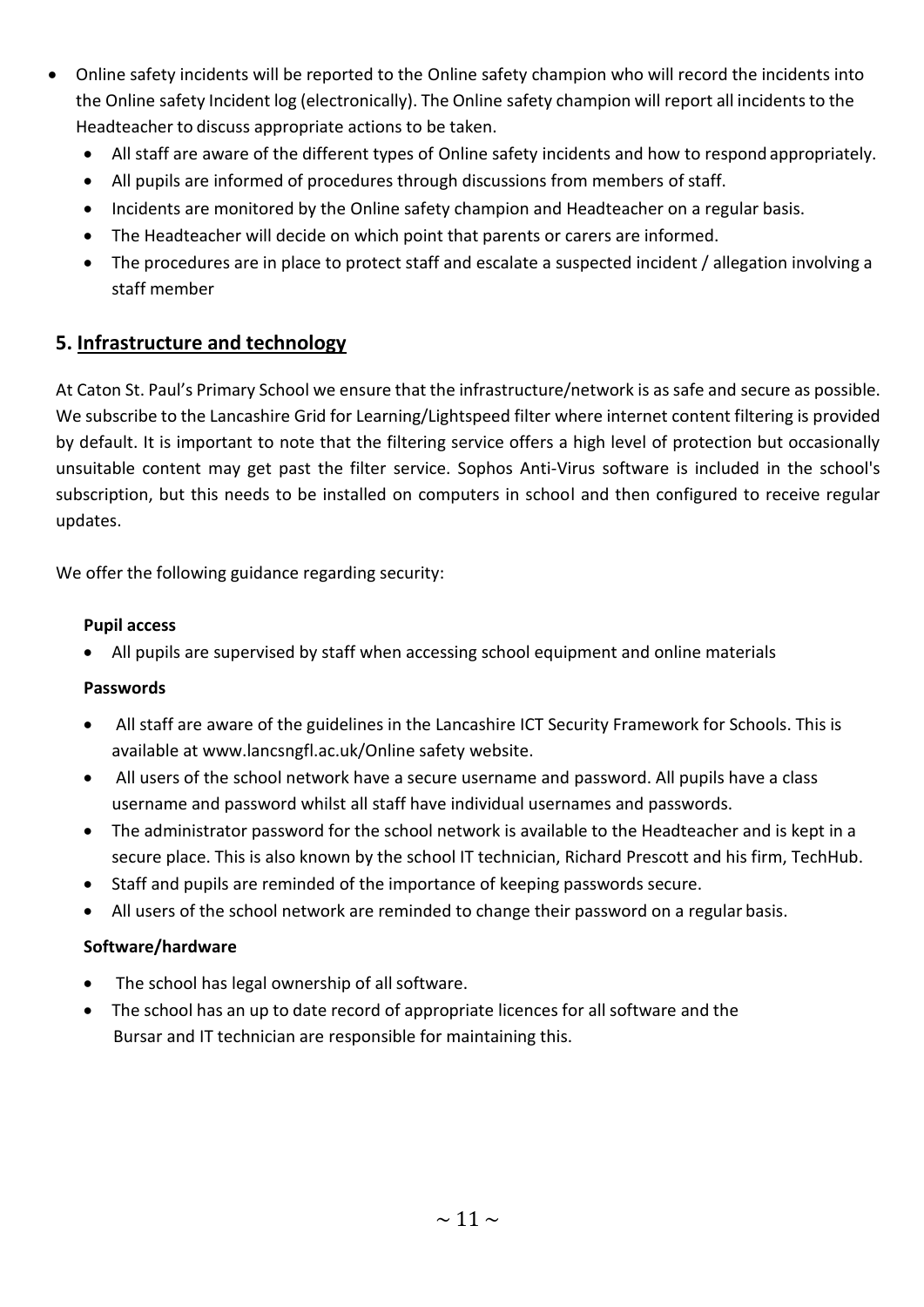#### **Managing the network and technical support**

- Servers, wireless systems and cabling are securely located and physical access restricted.
- The security of the school network is maintained by the ICT Technician.
- The safety and security of the school network is reviewed annually with reference to the guidance provided by Lancashire Schools ICT Centre.
- Computers are regularly updated with software updates/patches as required.
- Staff and pupils have clearly defined access rights to the school's network. Guests such as student teachers will have the same restricted access rights as the pupils. There is a separate server and secure logins for the school administration computers.
- Staff and pupils are required to log out of a school system when a computer/digital device is left unattended.
- Only the network administrator (i.e. the ICT Technician) is allowed to download executable files or install software.
- Users should report any suspicion or evidence of a breach of security to the Online safety champion or the Headteacher.
- Removable storage devices may not be used in school.
- School equipment including teacher laptops must not be used for personal and family use.
- Personal equipment e.g. iPads, Smartphones, net books etc... must not be used for storing, opening and working on sensitive school data, including images and video of children.
- Staff are made aware that network monitoring/remote access may take place and this is in accordance with the Data Protection Act 1998.
- External technical support providers (e.g. the ICT Technician) are made aware of the school's Online safety policy.
- The technical support staff are managed overall by the Headteacher and on a week to week basis by the ICT Subject Leader.

#### **Filtering and virus protection**

- Filtering is provided by the LGfL filtering service, Lightspeed.
- Filtering is managed by the ICT Technician /ICT Subject Leader.
- Filtering service is checked by IT technician and HT monthly and a record of this is kept.
- Virus protection (Sophos) is provided through the LGfL subscription and regularly updated.
- Staff must apply to the Headteacher/IT technician for blocking and unblocking specific websites.
- Staff must report suspected or actual computer virus infection to both the Computing subject leader and the ICT Technician.
- School laptops used at home are set to regularly update virus protection software.

#### **6. Education and training**

In 21st Century society, staff and pupils need to be digitally literate and aware of the benefits that use of technology can provide. However, it is essential that pupils are taught to be responsible and safe users of technology, being able to recognise potential risks and knowing how to respond.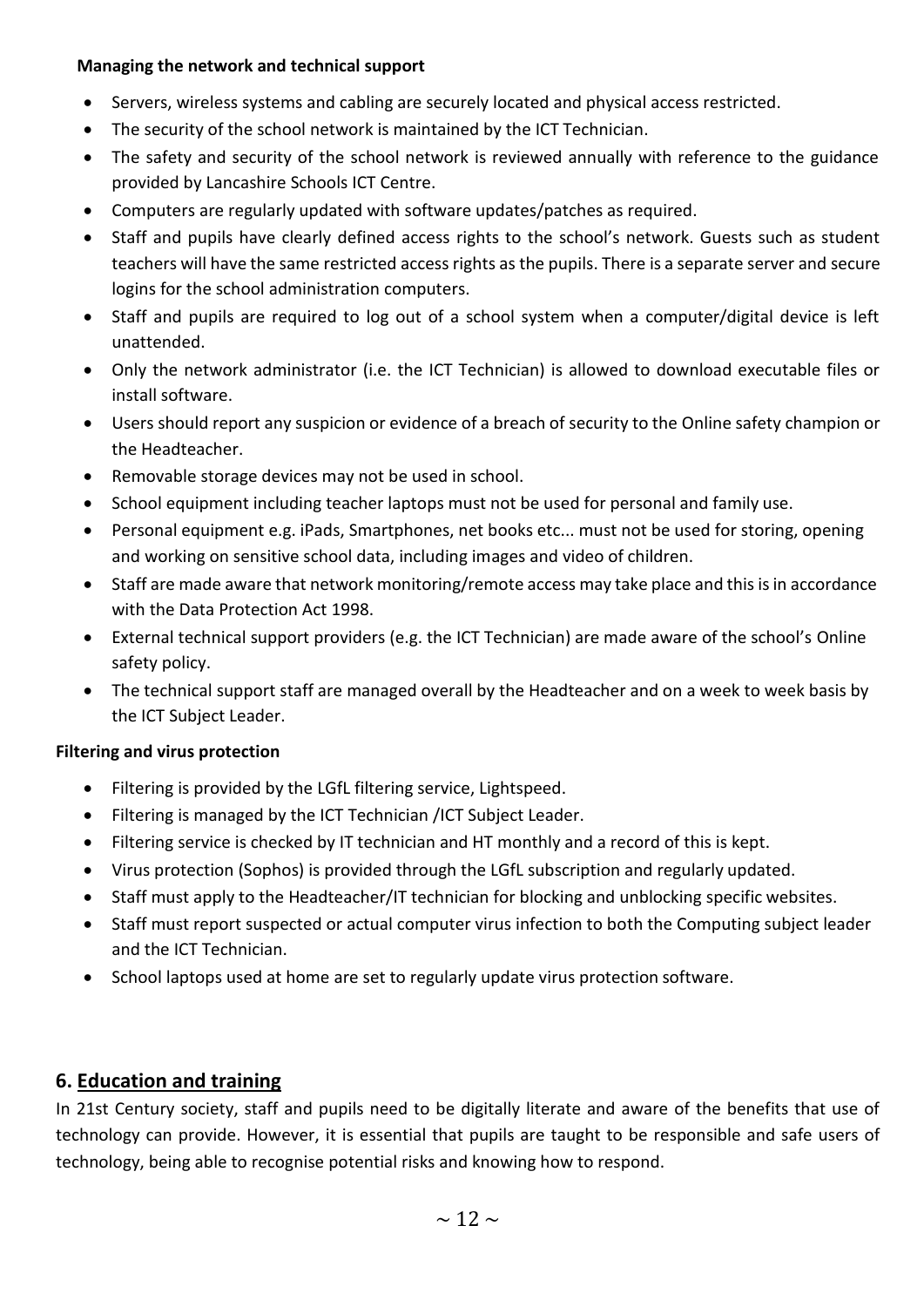The three main areas of Online safety risk that our school needs to be aware of and consider are:

| Area of risk                                         | Example of risk                                     |
|------------------------------------------------------|-----------------------------------------------------|
| Commerce:                                            | Advertising e.g. SPAM                               |
| Pupils need to be taught to identify potential risks |                                                     |
| when using commercial sites.                         | Privacy of information (data protection, identify   |
|                                                      | fraud, scams)                                       |
| Content:                                             | Illegal materials                                   |
| Pupils need to be taught that not all content is     |                                                     |
| appropriate or from a reliable source.               | Inaccurate/bias materials                           |
|                                                      |                                                     |
|                                                      | Inappropriate materials                             |
|                                                      |                                                     |
|                                                      | Copyright and plagiarism                            |
|                                                      | User-generated content e.g. YouTube, Flickr, cyber- |
|                                                      | tattoo, sexting.                                    |
| Contact:                                             | Grooming                                            |
| Pupils need to be taught that contact may be made    |                                                     |
| using digital technologies and that appropriate      | Cyberbullying                                       |
| conduct is necessary when engaging with these        |                                                     |
| technologies.                                        | Contacting Inappropriate emails / instant           |
|                                                      | messaging/blogging.                                 |
|                                                      |                                                     |
|                                                      | Encouraging inappropriate contact.                  |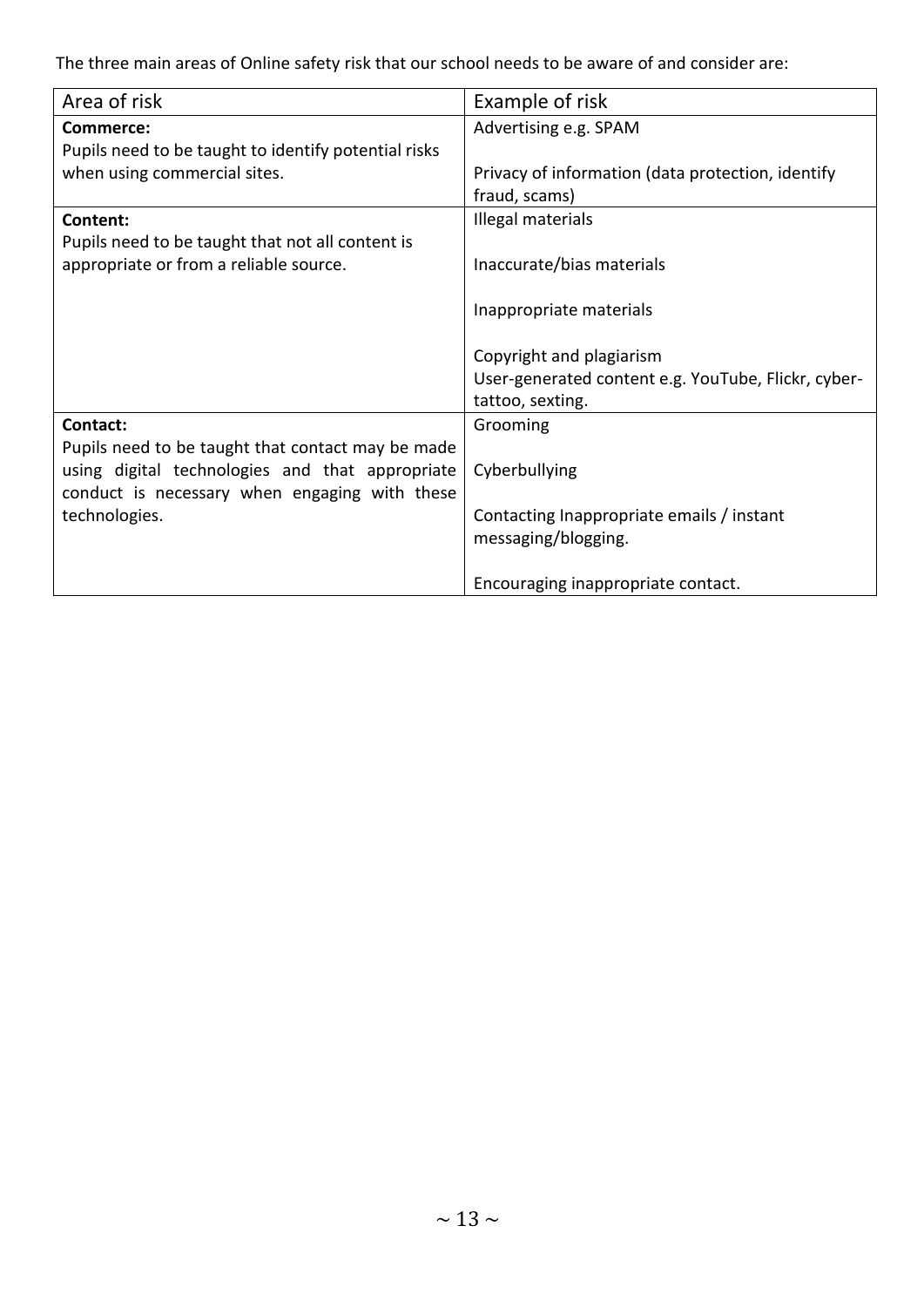## **6.1 Online safety across the curriculum**

It is vital that pupils are taught how to take a responsible approach to their own Online safety. Caton St. Paul's provides suitable Online safety education to all pupils:

• Regular, planned Online safety teaching is delivered within a range of curriculum areas. A different Online safety thread is the focus of the computing curriculum each half-term.

- Online-Safety education is differentiated for pupils with special educational needs.
- Pupils are made aware of the impact of Cyberbullying and how to seek help if they are affected by these issues, e.g. using peer mentoring.
- Pupils are taught to critically evaluate materials and develop good research skills through cross curricular teaching and discussions.
- The school ensures that pupils develop an understanding of the importance of the Online safety agreements and are encouraged to adopt safe and responsible use of ICT both within and outside school.
- Pupils are reminded of safe Internet use e.g. classroom displays, Online safety rules (See Appendices).

## **6.2 Online safety – Raising staff awareness**

• The Online safety Champion will provide advice / guidance to all members of staff to ensure they are regularly updated on their responsibilities as outlined in this policy.

- The Online safety champion will provide advice/guidance or training to individuals as and when required.
- •The Online safety training ensures staff are made aware of issues which may affect their own personal safeguarding e.g. use of Social Network sites.
- All staff are expected to promote and model responsible use of ICT and digital resources.
- Online safety training is provided within an induction programme for all new staff to ensure that they fully understand both the school's Online safety Policy and Online safety agreements.
- Regular updates on Online safety Policy, Online safety agreements, curriculum resources and general Online safety issues are discussed in staff / TA meetings.

## **6.3 Online safety – Raising parents/carers awareness**

*"Parents often either underestimate or do not realise how often children and young people come across potentially harmful and inappropriate material on the internet and are often unsure about what they would do about it." (Byron Report, 2008).*

Our school offers regular opportunities for parents/carers and the wider community to be informed about Online safety, including the benefits and risks of using various technologies. For example through the school's website, bespoke Parents Online safety Awareness workshop (30.11.21), promotion of external Online safety resources/online materials and the school Facebook page. An Online safety article is included in the school newsletter every half-term.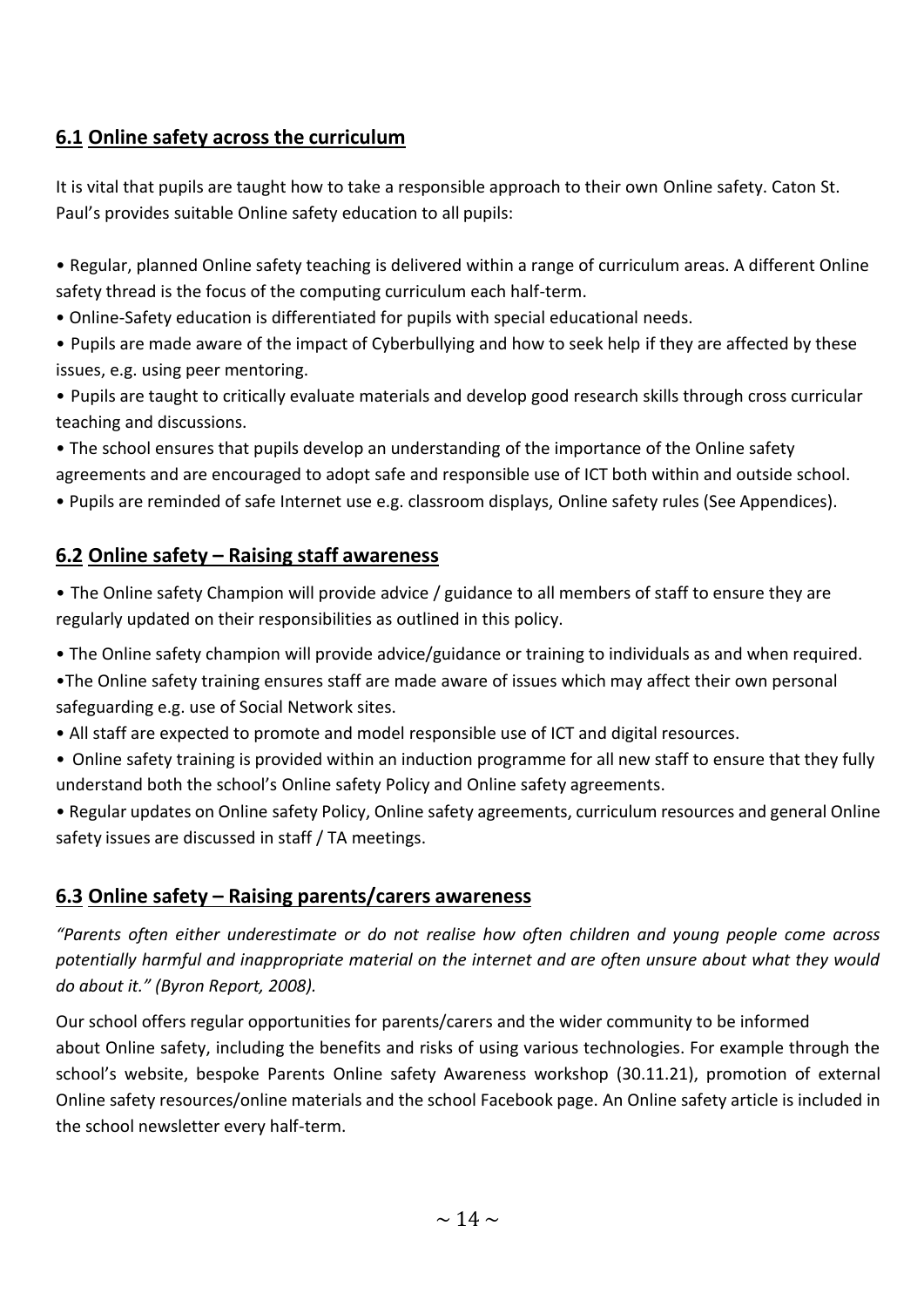#### **6.4 Online safety – Raising Governors' awareness**

Our school considers how Governors, particularly those with specific responsibilities for Online safety, ICT or child protection, are kept up to date. This is through discussion at Governor Meetings, attendance at Local Authority Training, CEOP or internal staff/parent meetings.

The Online safety Policy will be approved by the governing body and made available on the school's website. There is a Governor responsible for Online safety who will meet with our Online safety champion on a regular basis.

#### **7. Standards**

- The effectiveness of the Online safety policy will be monitored through planning scrutiny, lesson observations, formal conversations with staff and pupils, and monitoring of website access, downloading and email accounts.
- Online safety incidents will be monitored and recorded by the Online safety Champion.
- The introduction of new technologies will be risk assessed and these assessments included in the Online safety policy.
- Any recurring incident will be analysed to see if there is a recurring pattern e.g. specific days, times, classes, groups and individual children.
- Monitoring of Online safety incidents will contribute to changes in policy and practice as necessary. Any changes to policy and practice will be reported to staff and governors through meetings, to pupils by their teacher and to parents via the school newsletter / website.
- Online safety agreements will be annually reviewed and include reference to current trends and new technologies.

This policy was written by Mrs Becki Richardson in consultation with Mrs Karen Price. This policy was reviewed and adapted by Mr Ian Gittins (Headteacher), Miss Sarah Sanderson (Online safety lead) and Mrs Hayley Whitaker (Online safety Governors) and approved at the Standards and Effectiveness Governors meeting in April 2021.

#### **List of Appendices**

**Appendix 1.......**Online safety agreement: Parents **Appendix 2.......**Online safety agreement: Pupils **Appendix 3.......**Online safety agreement: Staff and Governors **Appendix 4.......**EYFS & KS1 Rules of responsible use. **Appendix 5.......**KS2 Rules for responsible use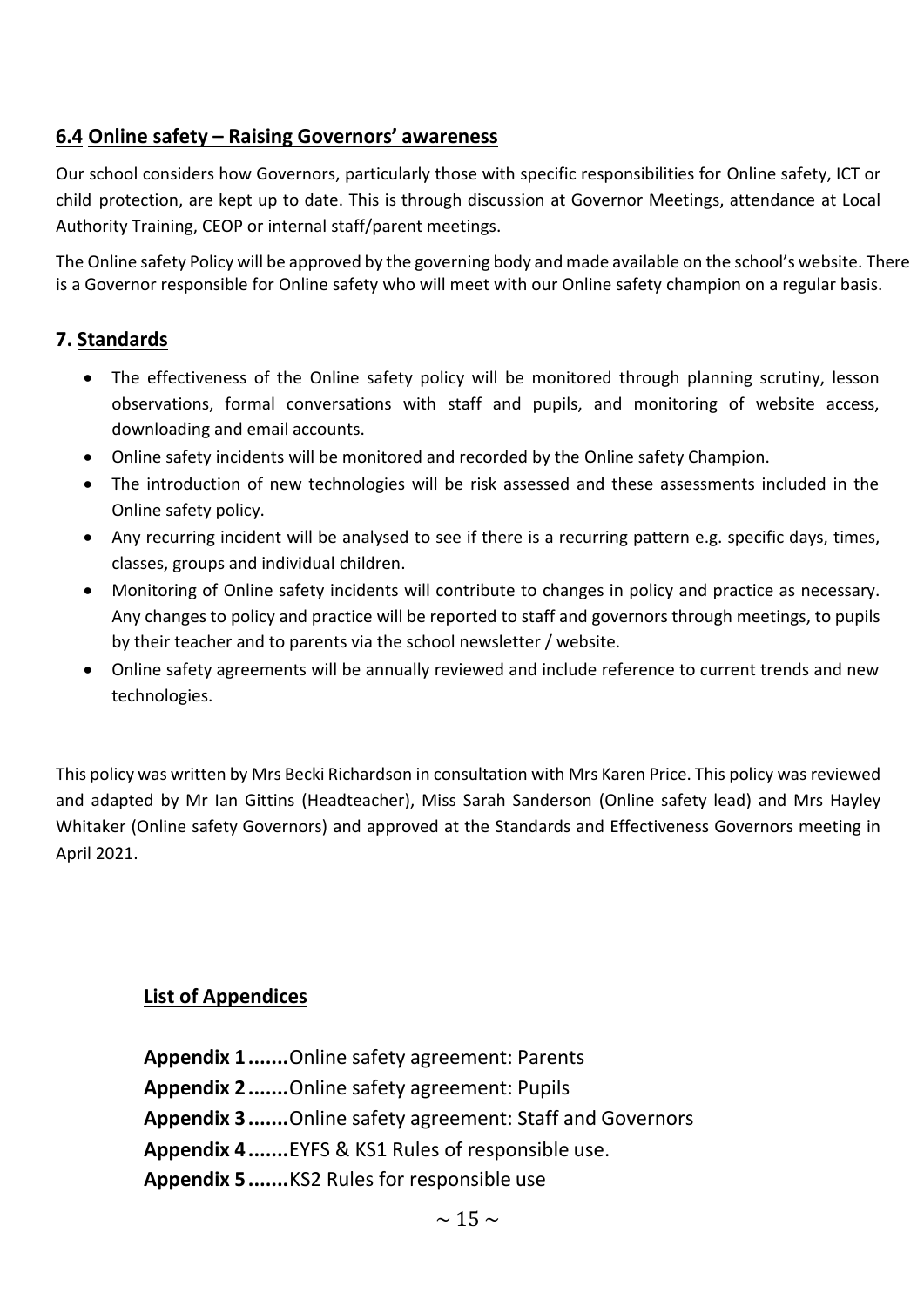## Appendix 1: Online safety agreement: parents

| Parent / guardian name: |  |
|-------------------------|--|
| Pupil name:             |  |
| Pupil class: ——         |  |

#### **Parent's consent for Internet access**

As the parent or legal guardian of the above pupil, I grant permission for my child to have access to use the Internet, email and other ICT facilities at school. I know that my child has signed an Online safety agreement form and that they have a copy of the 'rules for responsible use'.

I understand that the school cannot be held responsible for the nature and content of materials accessed through the Internet and mobile technologies. However, I recognise that all staff at Caton St Paul's will take every responsible precaution to keep pupils safe and to prevent pupils from accessing inappropriate materials. These steps include using an educationally filtered service, restricting access to email, employing appropriate teaching practice and teaching Online safety skills to pupils.

**Signature: Date:**

#### **Parent's consent for use of images**

We regularly take photographs/videos of children at our school. These may be used in our school prospectus, in other printed publications, on our school website, on school displays or on our school facebook page. Occasionally, our school may be visited by the media who will take photographs/videos of an event or to celebrate a particular achievement. These may then appear in local or national newspapers, websites or on televised news programmes. In order that we can protect your child's interests, and to comply with the Data Protection Act (1998), please read the Conditions of Use on the back of this form, then answer questions 1-5 below.

Please sign, date and return the completed form (one for each child) to school as soon as possible**. (Please Circle)**

- 1) May we use your child's photograph in printed school publications? Yes / No
- 2) May we use your child's photograph for school display purposes? Yes/No
- 3) May we use your child's image on our school website? Yes / No
- 4) May we use your child's image on our school Facebook page? Yes/No
- 5) May we video your child during appropriate teaching and learning and performing activities / events? Yes /No
- 6) May we allow your child to appear in the media as part of school's involvement in an event? Yes /No

#### **I have read and understand the conditions of use attached to this form**

**Signature: Date:**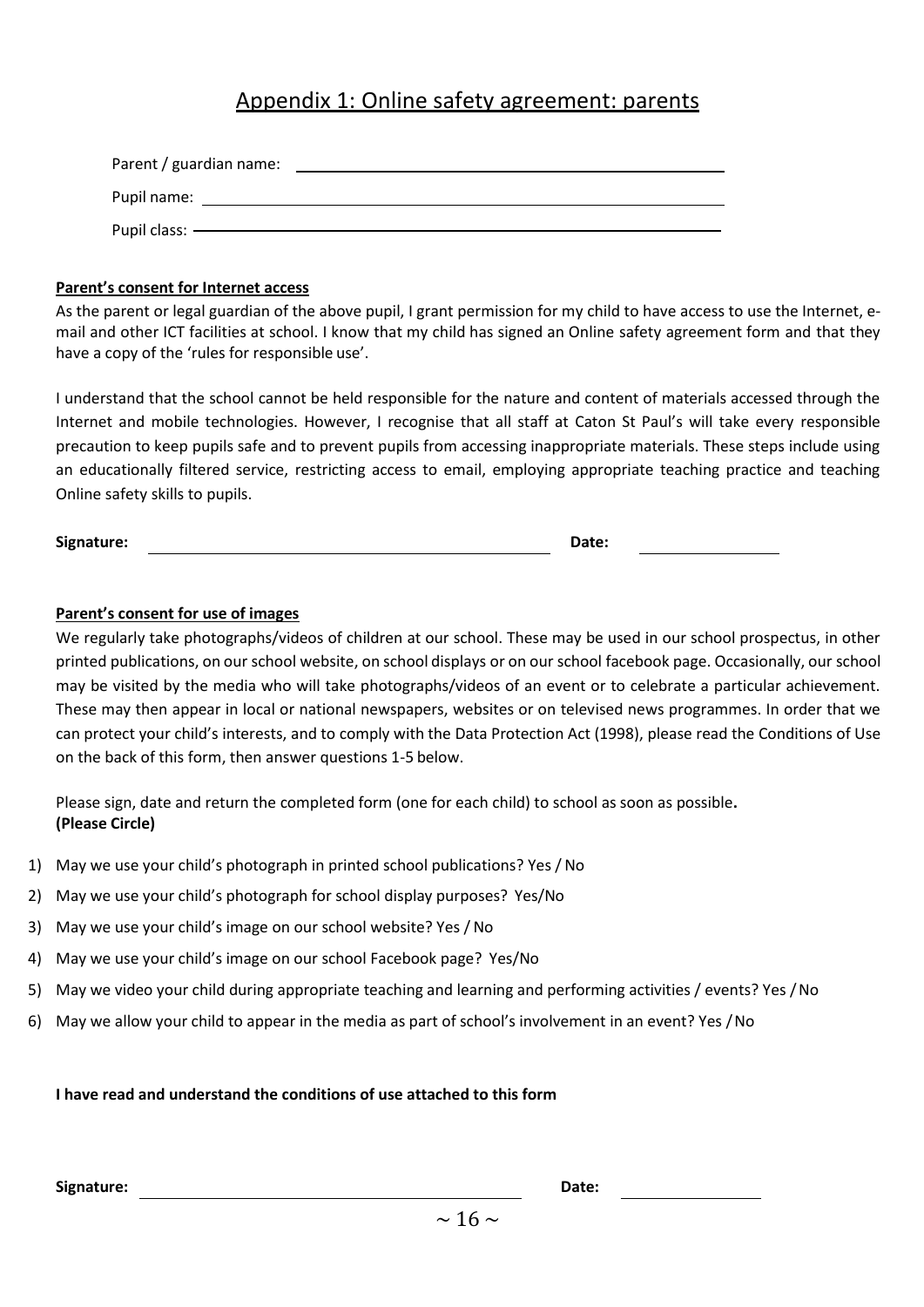#### **Conditions of Use**

- **1.** This form is valid for the time that your child is a pupil at Caton St Paul's C.E. PrimarySchool.
- **2.** The school will not re-use any photographs or videos after your child leaves this school without further consent being sought.
- **3.** The school will not use the personal contact details or full names (which means first name and surname) of any pupil or adult in a photographic image, or video, on our website/Facebook) or in any of our printed publications.
- **4.** If we use the full name of a pupil in the text, we will not use a photograph of that pupil to accompany the article without prior permission.
- **5.** We will only use images of pupils who are suitably dressed.
- **6.** Parents should note that websites can be viewed throughout the world and not just in the United Kingdom, where UK law applies.

#### **Notes on use of images by the media**

If you give permission for your child's image to be used by the media then you should be aware that:

- 1. The media will want to use any images/video that they take alongside the relevant story.
- 2. It is likely that they will wish to publish the child's full name, age and the school's name in the caption for the picture (possible exceptions to this are large group or team photographs)
- 3. It is possible that the newspaper will re-publish the story on their website or distribute it more widely to other newspapers or media organisations (including social media).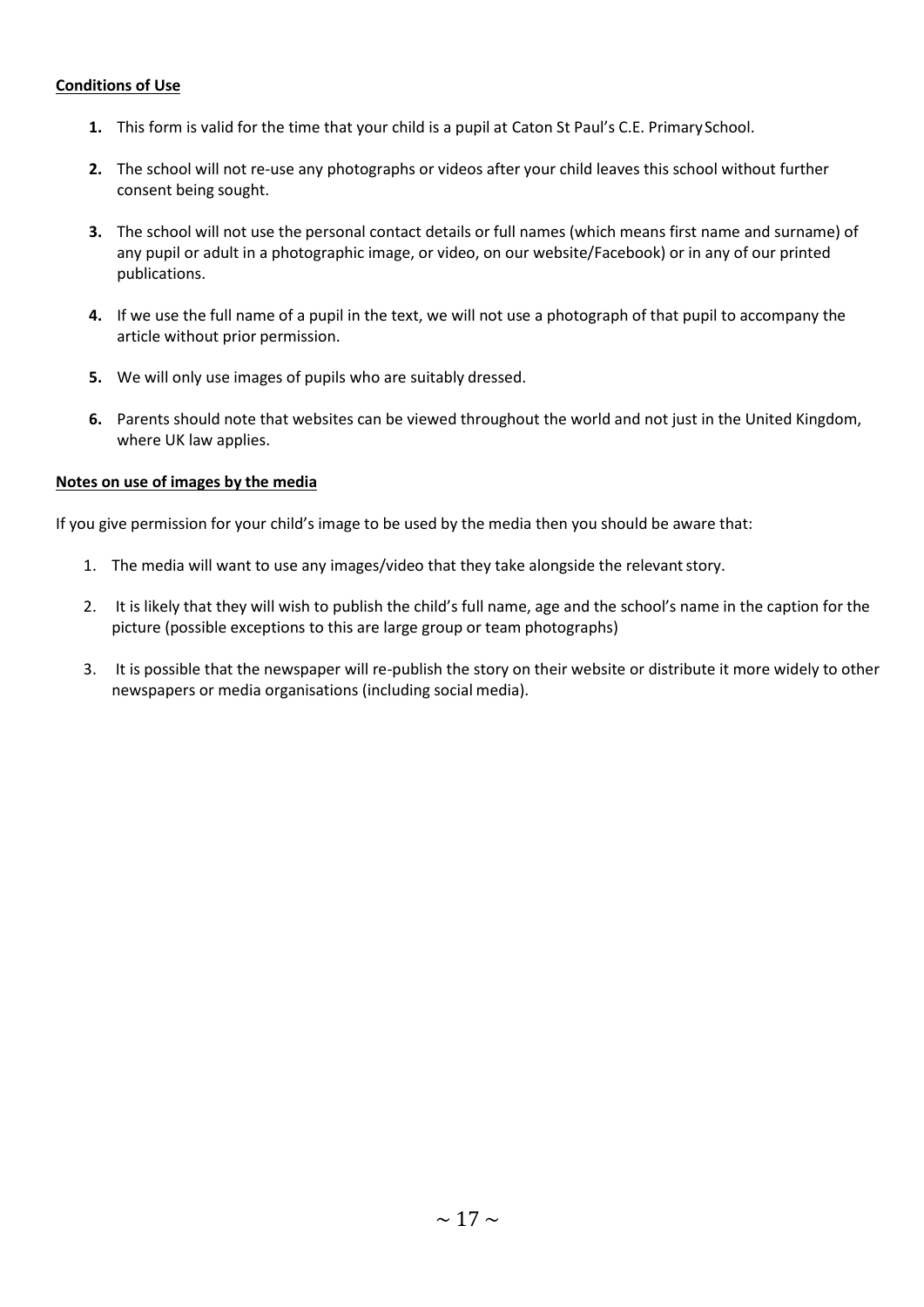## Appendix 2:Online safety agreement: pupils

## Rules for responsible use

All pupils use computer facilities including Internet access as an essential part of learning, as required by the National Curriculum. It is important that parents/carers read and discuss the following statements with their child, understanding and agreeing to follow the school rules on using ICT, including the internet.

#### **Key stage 1 Online safety rules for responsible use**

These rules help us stay safe on the internet:

- We only use the internet when an adult is with us.
- We can click on the buttons or links when we know what they do.
- We can search the Internet with an adult.
- We always ask if we get lost on the internet.
- We can send and open e-mails together.
- We can write polite and friendly e-mails to people that we know.
- We ask permission before using the school computers.
- We ask permission before using the printer.

#### **Key stage 2 Online safety rules for responsible use**

- We will ask permission before using the school's computers and equipment.
- We ask permission before using the Internet.
- We only use websites that an adult has chosen.
- We tell an adult if we see anything we are uncomfortable with.
- We immediately close any webpage we are not sure about.
- We only e-mail people an adult has approved.
- We will only send polite and friendly e-mails.
- We never give out personal information or passwords.
- We never arrange to meet anyone we don't know.
- We do not open e-mails sent by anyone we don't know.
- We do not use Internet chat rooms.
- We will ask permission before using our own pen drives.
- We ask permission before using the printer.

#### **Parent/ Carer Signature**

We have discussed this Online safety agreement and....................................................... [Print child's name] agrees to follow the Online safety rules for responsible use and to support the safe use of ICT at *Caton St Paul's C of E Primary School.*

*This agreement must be signed and returned before any access to school systems is allowed.*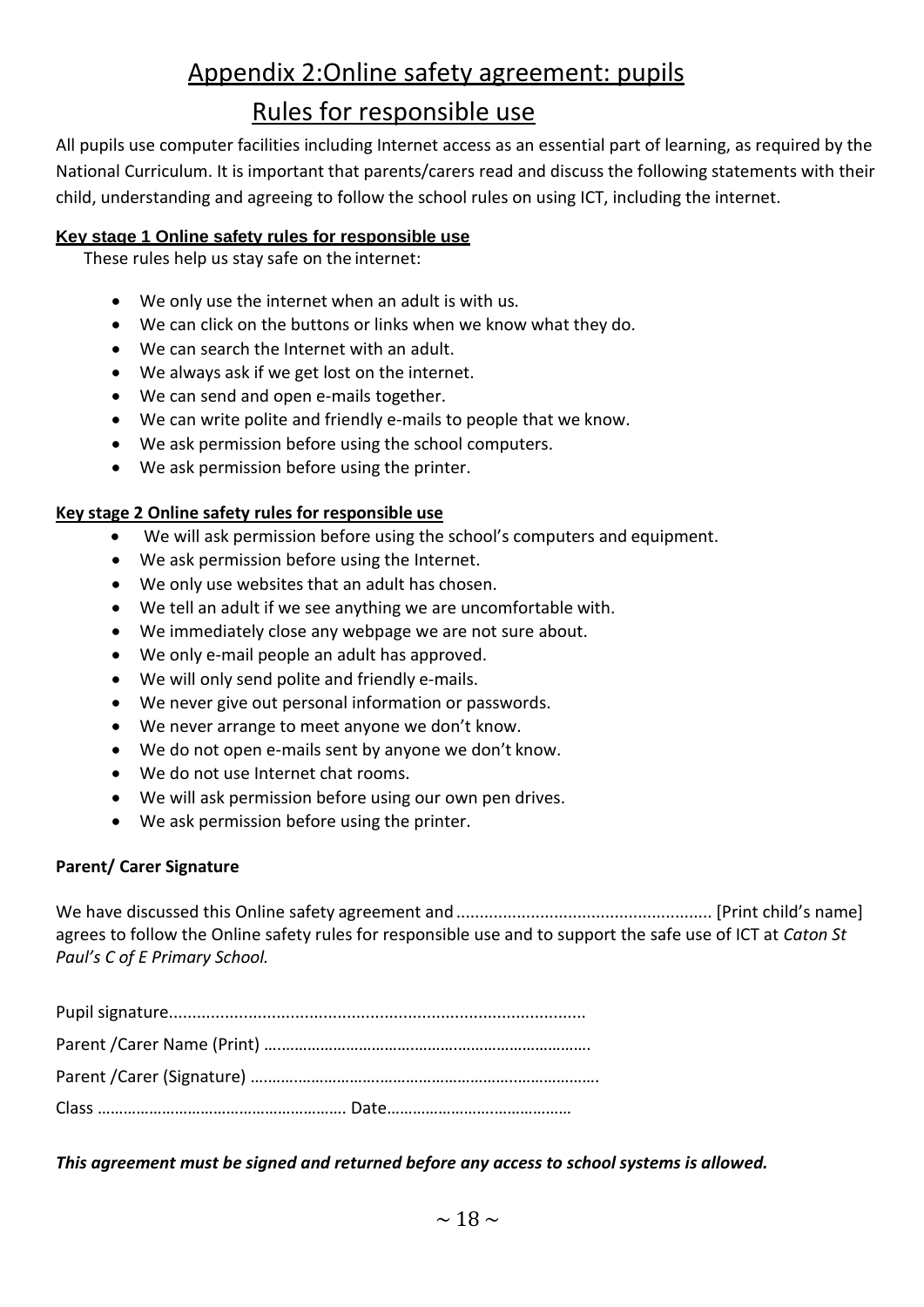## Appendix 3: Online safety agreement: Staff and Governors

ICT and the related technologies such as e-mail, the Internet and mobile devices are an integral part of our daily life in school. This agreement is designed to ensure that all staff and Governors are aware of their individual responsibilities when using technology. All staff members and Governors are expected to sign this policy and adhere at all times to its contents. Any concerns or clarification should be discussed with the Headteacher.

1. I will take responsibility for my own use of any technologies, making sure that I use them safely, responsibly and legally.

2. I will be an active participant in Online safety education, taking personal responsibility for my awareness of the opportunities and risks posed by the use of technology.

3. I will not use communications devices, whether school provided or personally owned, for bullying or harassment of others in any form.

4. I will not be involved with any online activities, either within or outside school that may bring the school, staff, pupils or wider members into disrepute. This includes derogatory/inflammatory comments made on Social Network Sites, Forums and Chat rooms.

5. I will not browse, download/upload or distribute any material that could be considered offensive, illegal or discriminatory.

6. I will respect copyright and intellectual property rights.

7. I will ensure that all electronic communications with pupils and other adults are appropriate.

8. I will not use the school system(s) for personal use during working hours.

9. I will not use personal equipment e.g. laptops, smart phones, iPads etc... to access sensitive schooldata.

10. I will not install any hardware or software without the prior permission of Mr Ian Gittins

11. I will ensure that personal data (including data held on MIS systems) is kept secure at all times and is used appropriately in accordance with Data Protection legislation.

12. I will ensure that Images of pupils and/or adults will be taken, stored and used for professional purposes in line with school policy and with written consent of the parent/carer or relevant adult. I will not distribute images outside the school network without the prior permission of the parent/carer, or person/s in the image.

13. I will report any known misuses of technology, including the unacceptable behaviours of others.

14. I have a duty to respect the technical safeguards which are in place. I understand that attempting to breach technical safeguards or gain unauthorised access to systems and services is unacceptable.

15. I have a duty to report failings in technical safeguards which may become apparent when using the systems and services.

16. I have a duty to protect passwords and personal network logins, and should log off the network when leaving workstations unattended. I understand that any attempts to access, corrupt or destroy other user' data, or compromise the privacy of others in any way, using any technology, is unacceptable.

17. I understand that network activities and online communications are monitored, including any personal and private communications made using school systems.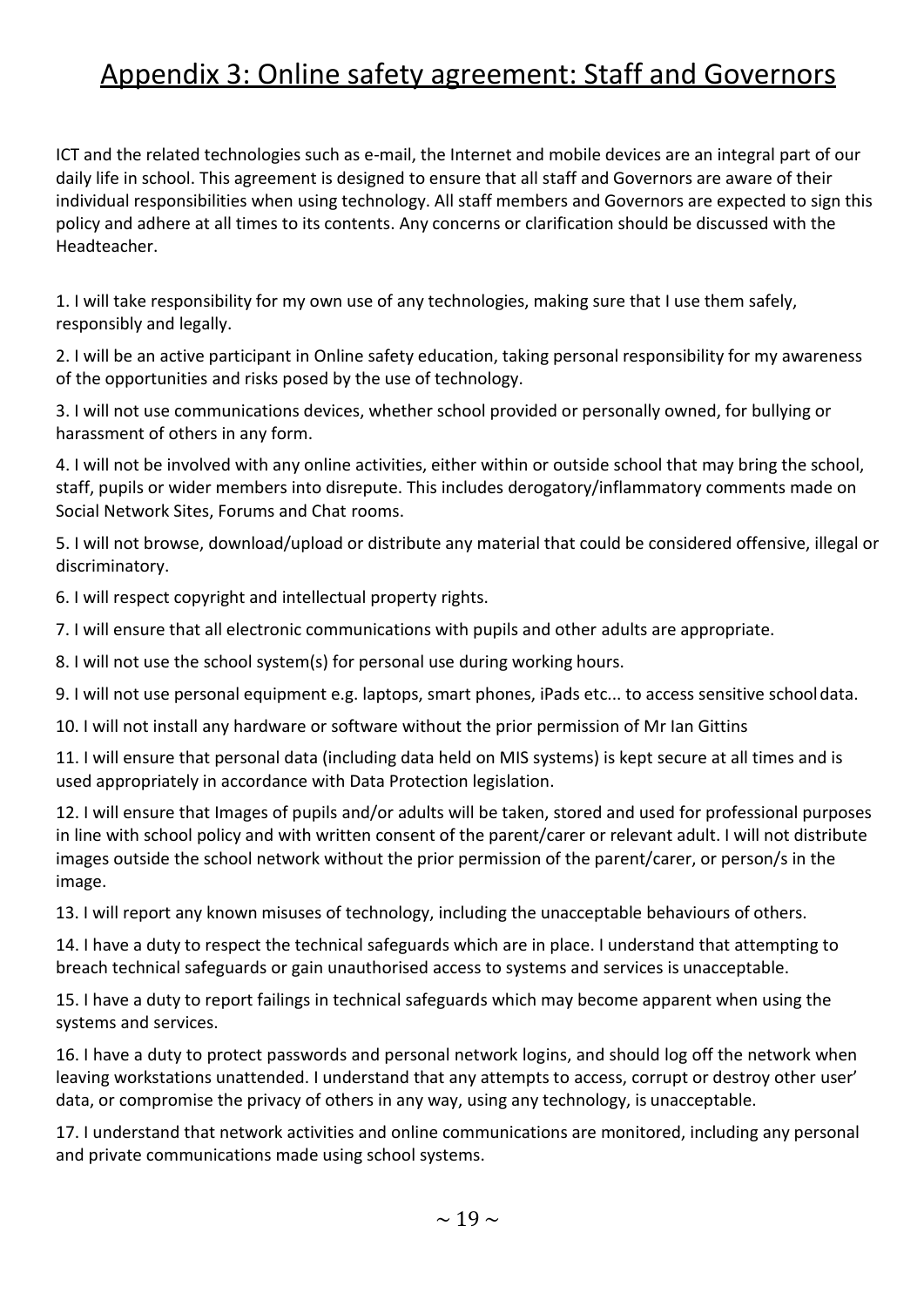18. I am aware that in certain circumstances where unacceptable use is suspected, enhanced monitoring and procedures may come into action, including the power to confiscate personal technologies such as mobile phones.

19. I will take responsibility for reading and upholding the standards laid out in this agreement. I will support and promote the school's Online safety policy and help pupils to be safe and responsible in their use of ICT and related technologies.

20. I understand that these rules are designed for the safety of all users and that if they are not followed, school sanctions will be applied and disciplinary action taken.

#### **User Signature**

I have read and agree to follow this code of conduct and to support the safe use of ICT throughout the school.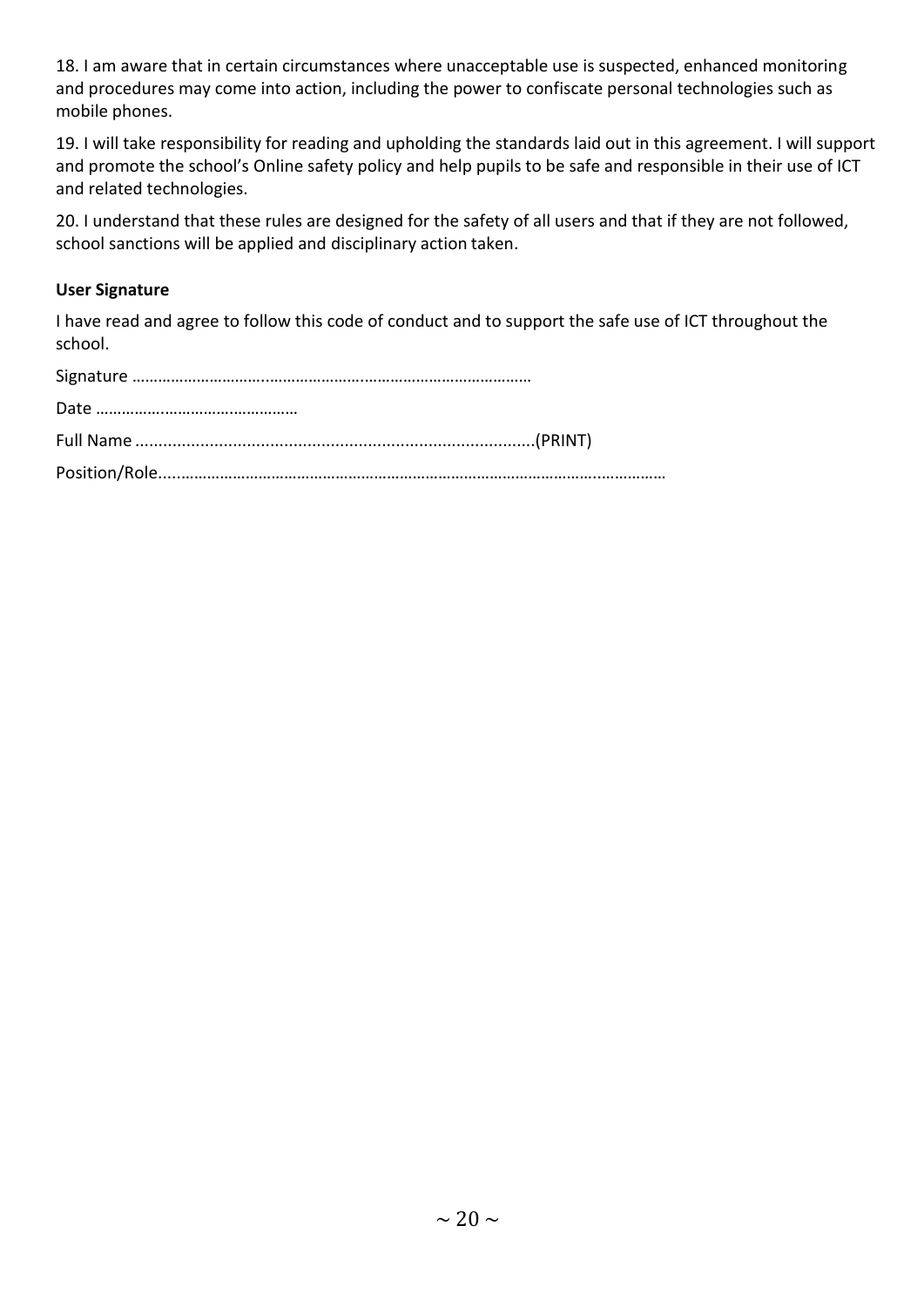**Appendix 4: EYFS & KS1 Rules for responsible use**

# These Key stage 1 rules help us stay safe on the internet Think then Click



We only use the internet when an adult is with us.



We can click on the buttons or links when we know what they do.



We can search the Internet with an adult.



 $\mathbf{W}$  We always ask if we get lost on the internet.



 $\mathbb{M}$  We can send and open e-mails together.



We can write polite and friendly e-mails to people that we know.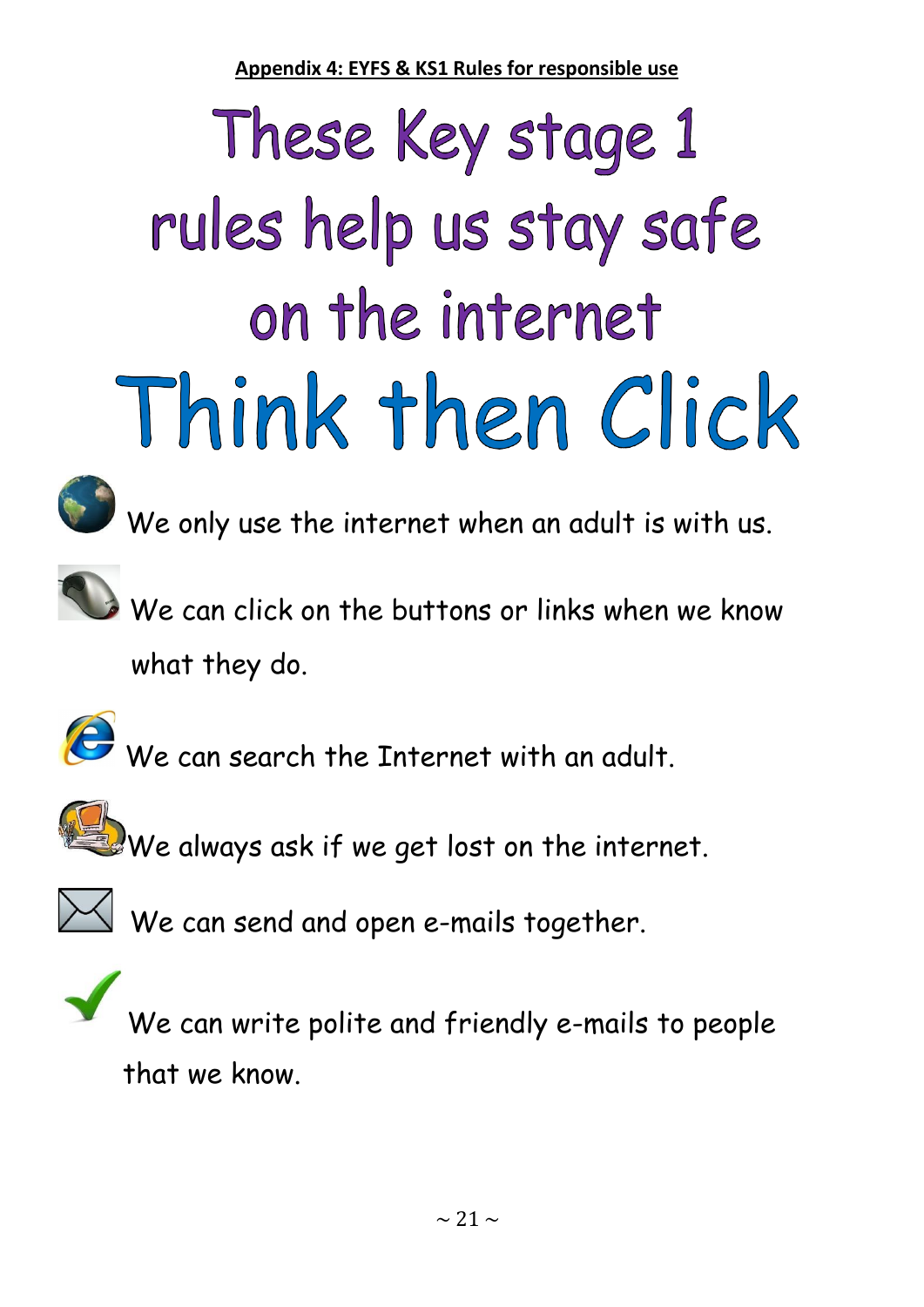

 $\tilde{\mathbb{R}}$  We ask permission before using the school computers.